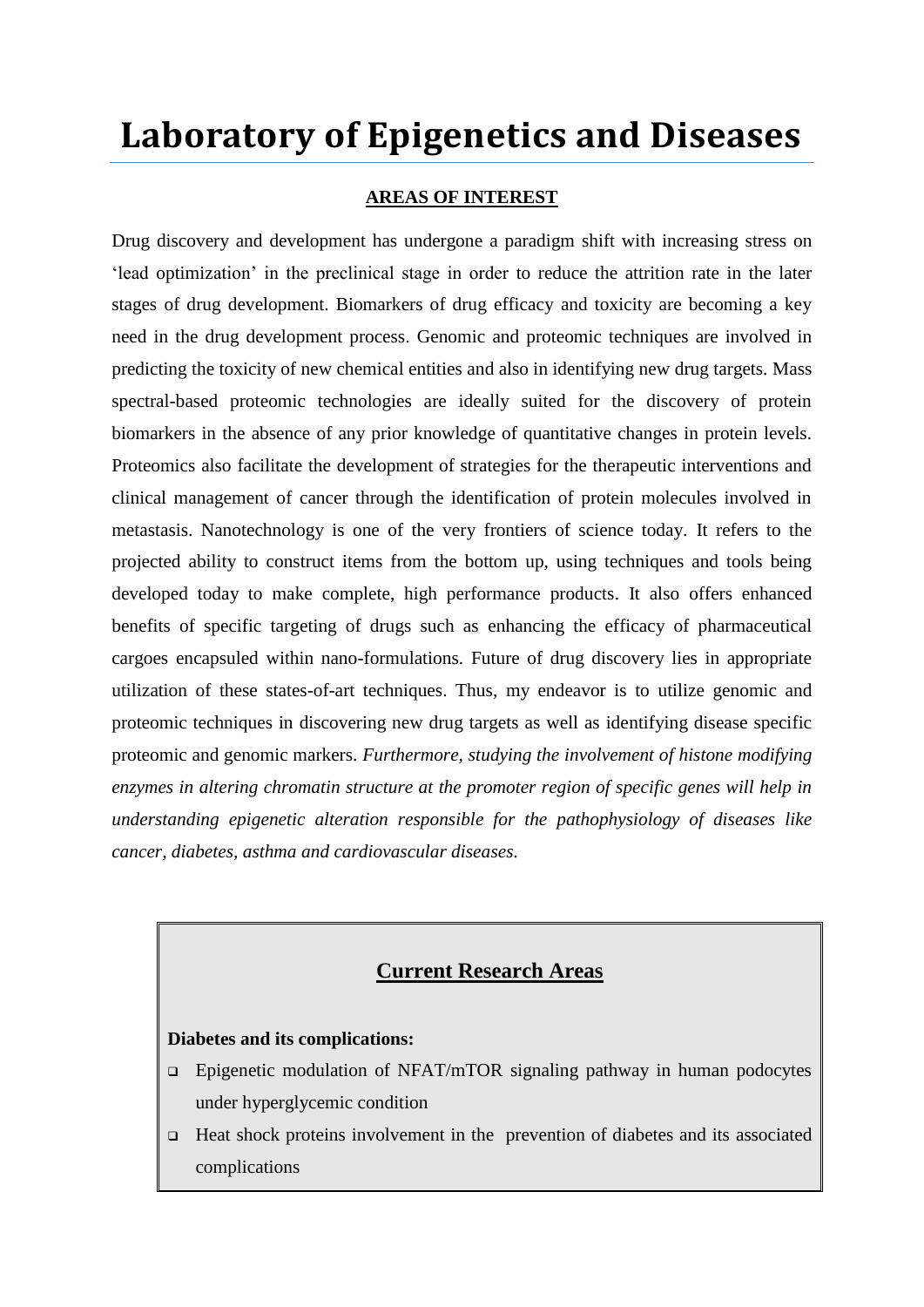Role of PDE4 and ACE2 in the development and progression of diabetic nephropathy by Roflumilast and DIZE

### **Cardiovascular Diseases:**

- Development of DOCA-salt hypertension and the role of AMPK and NFAT in mitigating cardiovascular and renal complications
- Cardiovascular and renal dysfunction in uninephrectomy condition
- Role of local renin angiotensin system (RAS) in atherosclerosis

### **Asthma:**

- Development of murine model of asthma
- Role of ACE2 and NFAT in asthma

#### **Cancer:**

- Inhibitors for DNA methylation and histone acetylation in cancer
- Combination therapies with enhanced anti-cancer activity  $\&$  reduced toxicity in cancer

### **Nanotoxicology:**

- Aptamer mediated drug delivery of various nano-formulations
- Toxicity of nanoparticles involved in drug delivery
- Synthesis of Zinc oxide, Vanadium pentoxide, Selenium, Disulfiram and Gold nanoparticles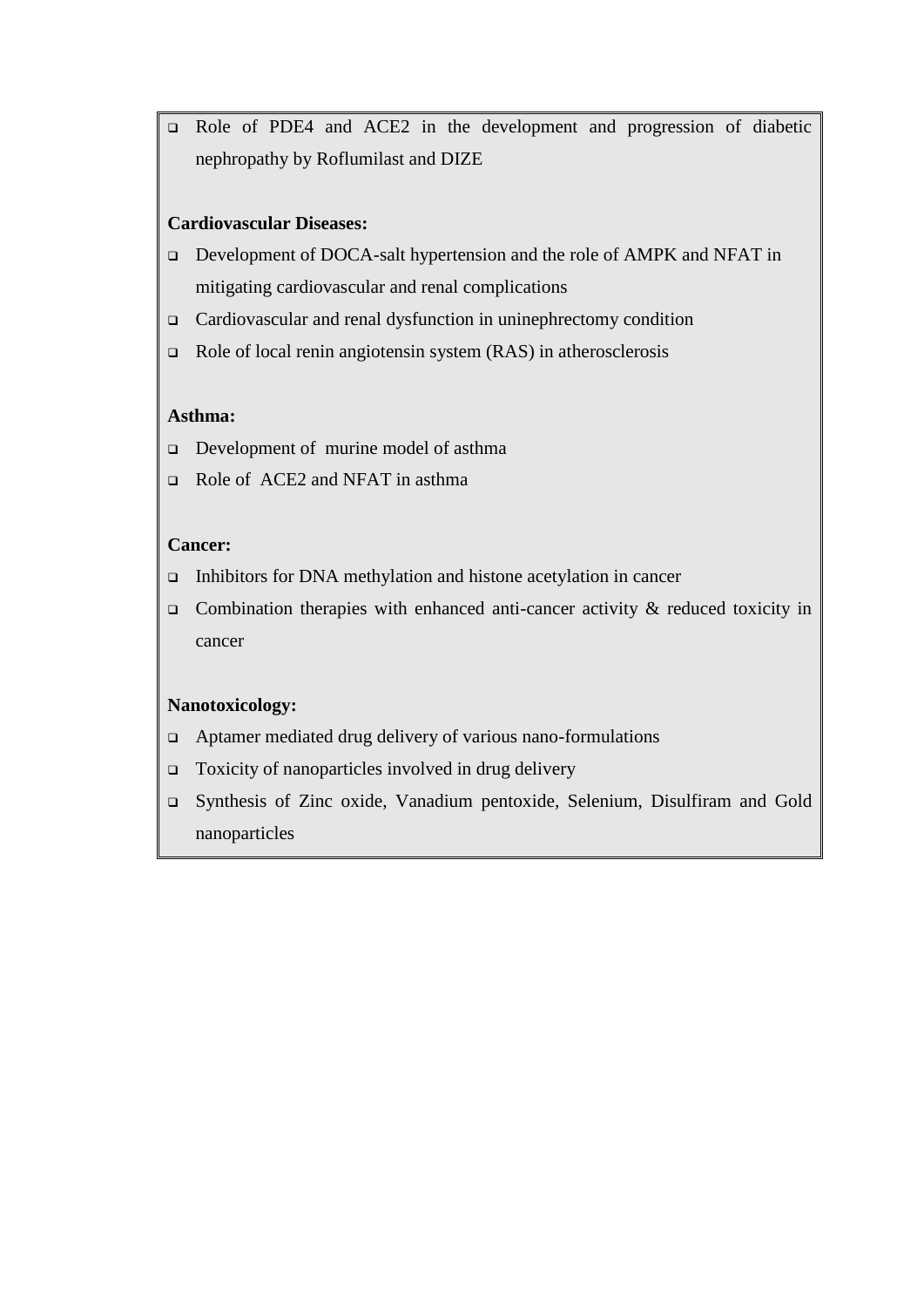

### **AWARDS RECEIVED**

OPPI Scientist Award in the year 2011

L to R: Tapan Ray, director general, OPPI, Ranjit Shahani, president, OPPI, Kulbhushan Tikoo, Prof. of Pharmacology and Toxicology, Chief Guest Andrew Witty, global chief executive officer, GSK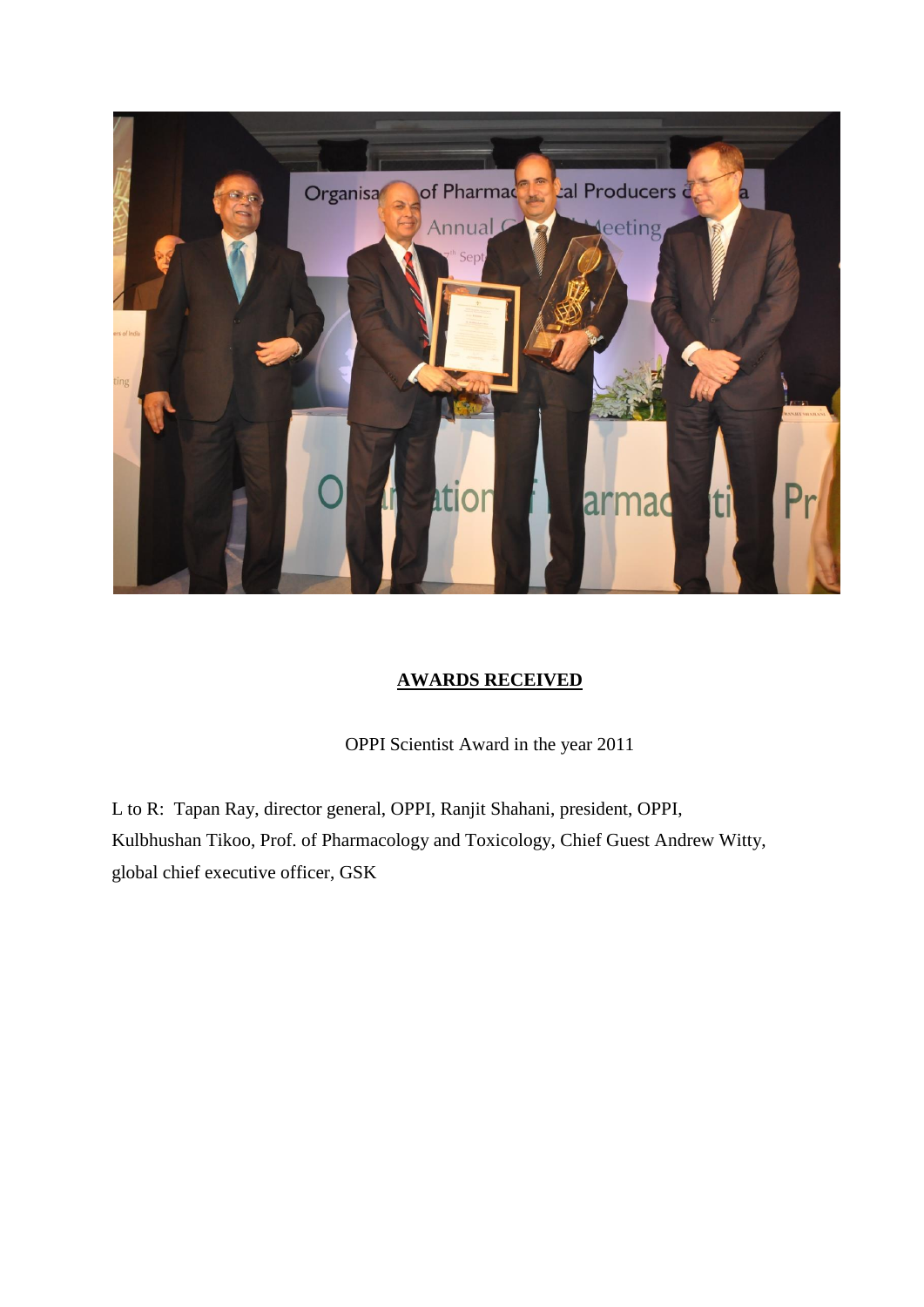[doi:10.1038/nindia.2015.33](http://www.natureasia.com/en/nindia/our-picks) Published online 12 March 2015

### **Aptamers for cancer therapeutics**

### **Researchers Jasmine Kaur and Kulbhushan Tikoo**



Scientists from National Institute of Pharmaceutical Research, Mohali, have described the molecular mechanism of an RNA aptamer which specifically targets drug resistant and metastatic cancer cells<sup>1</sup>.

Aptamers - single stranded nucleic acids - have emerged as contemporaries to antibodies due to their high affinity for target cells and researchers worldwide are working on aptamer-based drug delivery systems.

The NIPER researchers selected the RNA aptamer through Cell-SELEX process. The aptamer shows high specificity towards its target gefitinib-resistant lung cancer cells and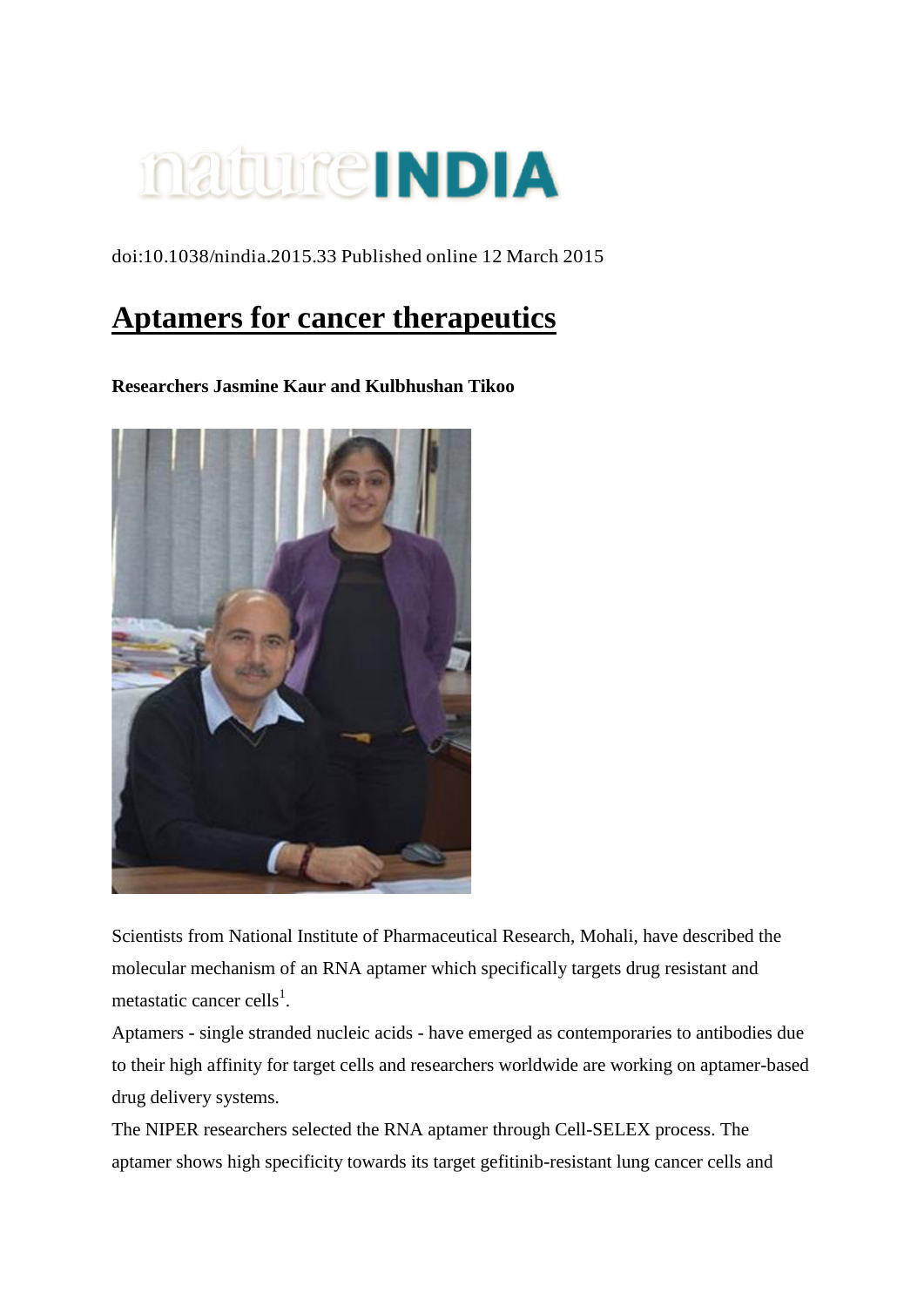spares the normal lung cells. They used this aptamer to deliver gefitinib-loaded nanoparticles synthesised earlier<sup>2</sup>.

Aptamer conjugated geftinib nanoparticles (GNPs) showed higher internalization and retention within the resistant cell type as compared to normal GNPs. Due to this the anticancer activity of the bio-conjugate was also higher. They did not observe any internalization of bio-conjugate within normal lung cells and saw higher efficacy of the delivery system in xenograft mice with tumours.

"The bio-conjugate alleviates tumour growth. It also significantly lowers body weight loss in bio-conjugate treated animals as compared to animals treated with gefitinib and GNPs," says lead researcher Kulbhushan Tikoo.

The researchers used bioinformatic approach to identify the aptamers' target and were intrigued to find that the aptamer was identifying Ets-1, an oncogenic transcription factor, as its target. Through extensive transfection and co-localization assays, they showed that the high specificity of their aptamer towards drug resistant cells was due to the presence of high levels of Ets-1 in these cells.

Their selected aptamer also internalized within other Ets-1 expressing metastatic and drug resistant cancer cells like H23 lung cancer, MDA-MB231 breast cancer and DU-145 prostate cancer cells. The delivery system, they say, is well suited for not only carrying pharmaceutical cargoes within Ets-1 expressing metastatic cancer cells but also for the diagnosis of highly progressive cancer cells.

### **References**

1. Kaur, J. & **Tikoo K**. Ets-1 identified as a novel molecular target of RNA aptamer selected against metastatic cells for targeted delivery of nano-formulation. Oncogene (2015) doi: 10.1038/onc.2014.447

2. Kaur, J. & **Tikoo K**. p300/CBP dependent hyperacetylation of histones potentiates anticancer activity of Gefitinib nanoparticles. Biochim. Biophys. Acta. 1833, 1028-1040 (2013)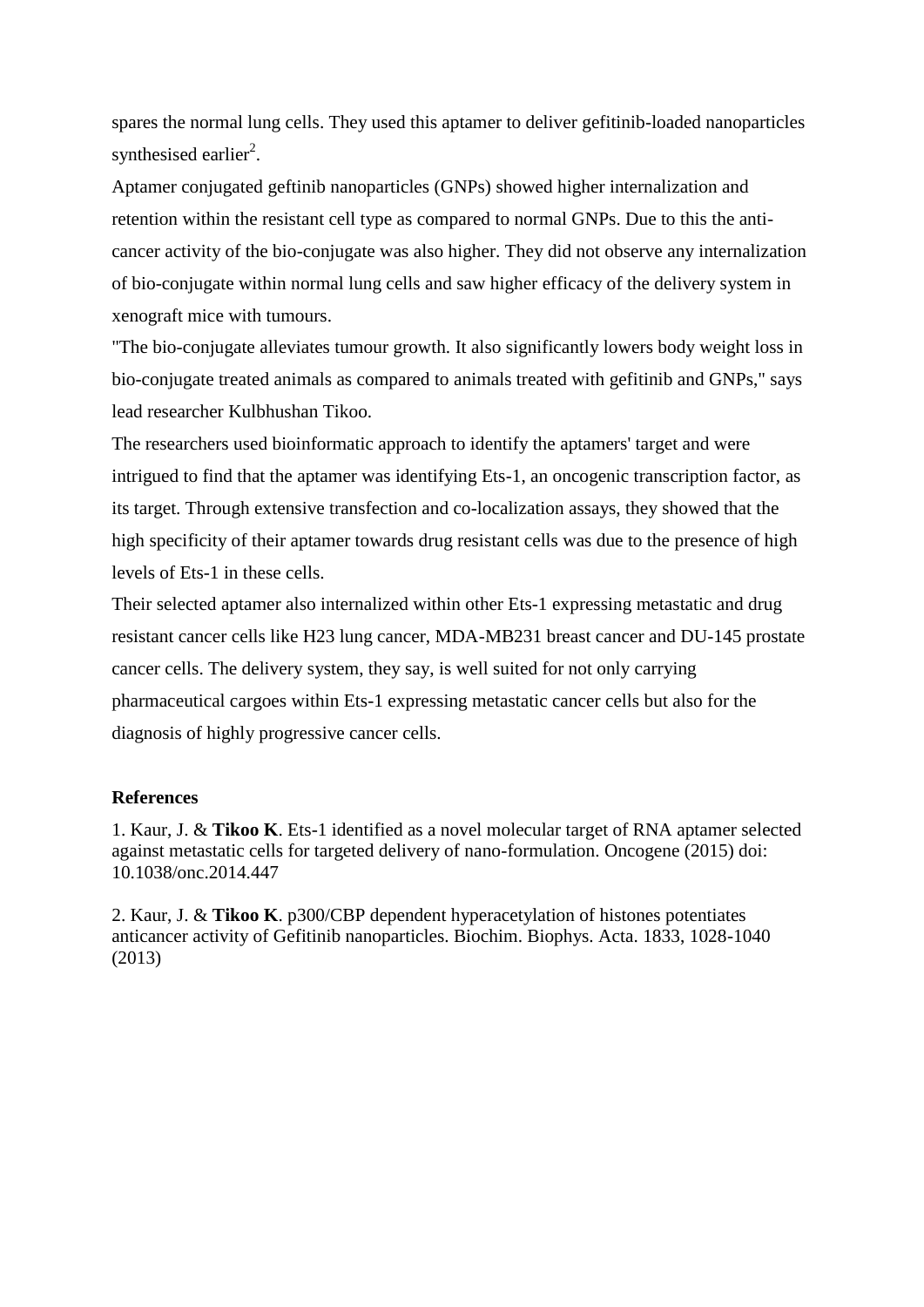[doi:10.1038/nindia.2014.69](http://www.natureasia.com/en/nindia/our-picks) Published online 26 May 2014

### **Heat treatment for diabetes**

**Kulbhushan Tikoo (front) with co-researcher Pinakin Karpe**



Mild heat treatment has been shown to suppress diabetic conditions in rats prompting researchers to suggest that it could be used as a treatment protocol for diabetes<sup>1</sup>. The researchers exposed the experimental animals fed on a high-fat diet to 410C heat treatment for 20 minutes once a week. They found that conditions such as hyperglycemia, hyperinsulinemia and hyperlipediema were suppressed in the rats.

Mild heat stress also alters the vascular tone and expression of several vasoprotective genes such as eNOS, SIRT1 and AMPK. The heat stress leads to increase in expression of HSP72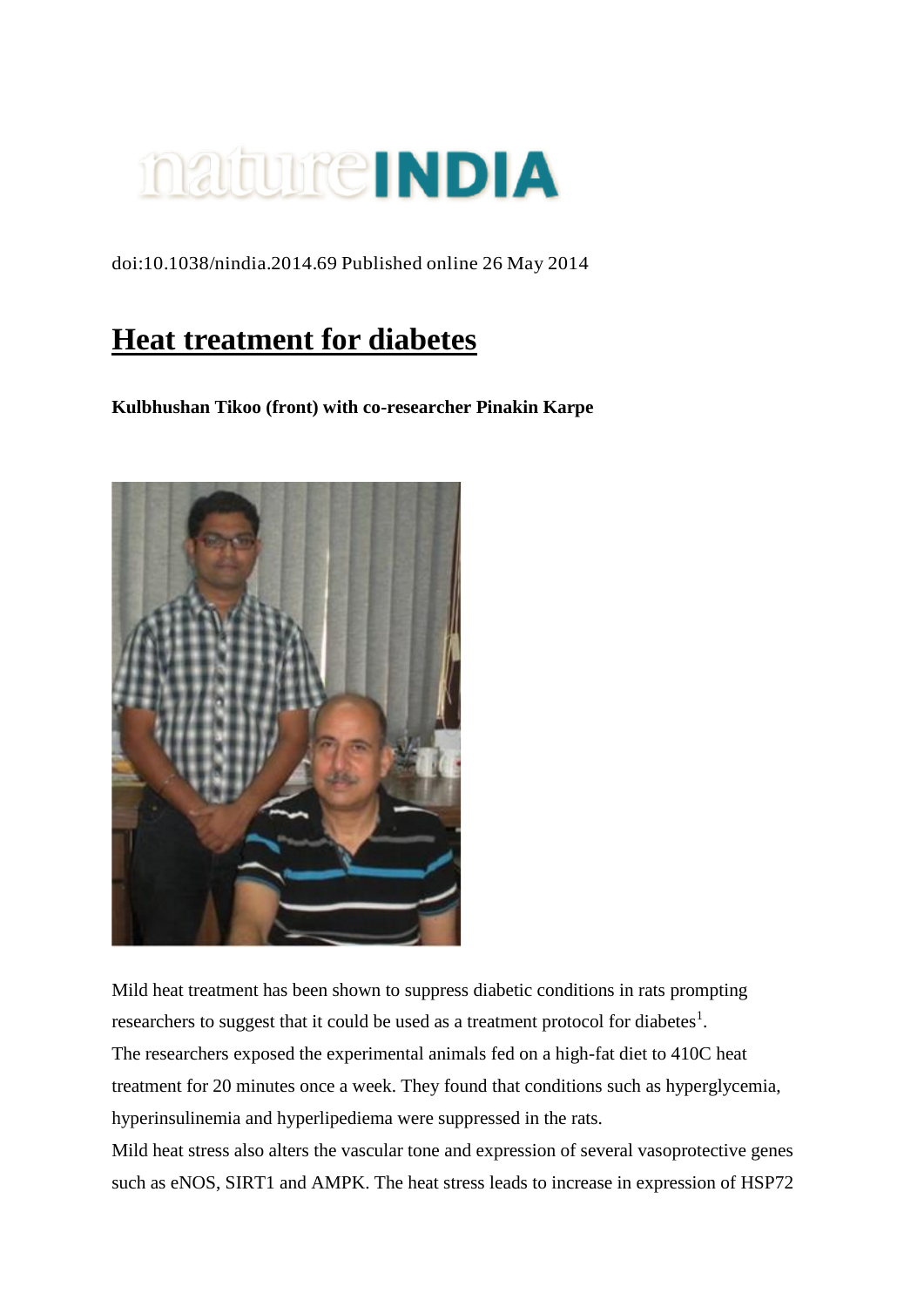which functions as a chaperone and maintains proper folding of various proteins in stressed condition.

Earlier studies have found that expression of HSP72 was lost in diabetic condition. This suggests that the alteration in HSP72 expression is involved in the pathogenesis of diabetes. "We were able to induce the HSP72 expression in thoracic aorta of the rats", says lead researcher Kulbhooshan Tikoo of the National Institute of Pharmaceutical Education and Research in Mohali, Punjab. This led to augmentation of the vasoprotective ANG-(1- 7)/Mas/ACE2 axis of renin angiotensin system (RAS). Activation of this axis has been shown to buffer the actions of harmful ANG II/AT1/ACE1 axis and improves insulin signalling. The researchers say therapies stimulating this axis would be helpful to counteract diabetes and associated complications.

### **References**

1. Karpe, P. A. & **Tikoo K**. Heat shock prevents insulin resistance induced vascular complications by augmenting Angiotensin-(1-7) signalling. Diabetes (2014) doi: 10.2337/db13-1267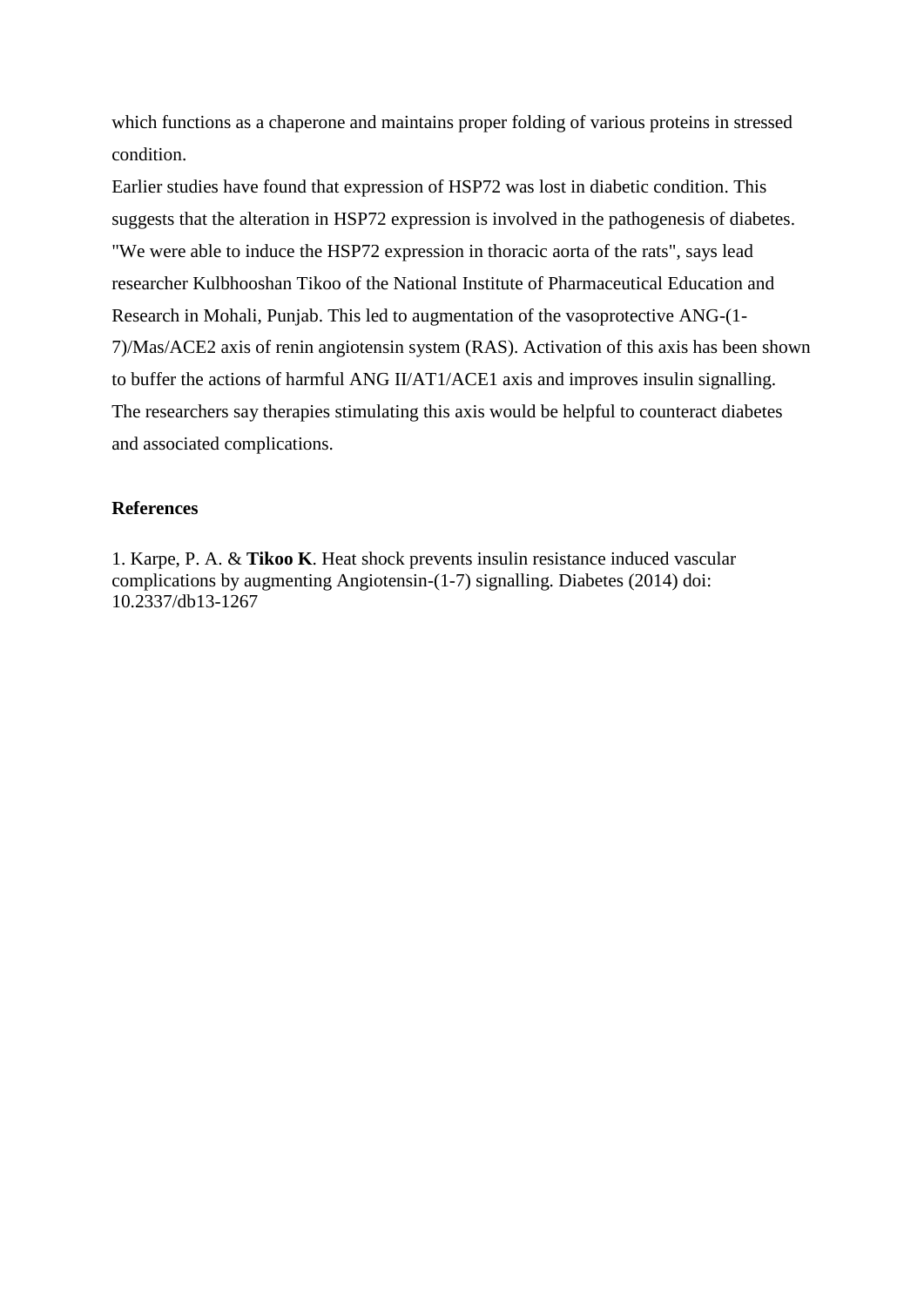

Gefitinib, a drug used for treatment of cancer, has been found to have enhanced anti-cancer activity when delivered encapsuled inside nanoparticles. The difference in property arises from the fact that the nanoparticle covered drug acts as a 'histone acetyltransferases' rather than a 'tyrosine kinase inhibitor' which gefitinib is in its free form, new research says<sup>[1]</sup>.

Gefitinib is a widely used drug for treatment of Non-Small Cell Lung Cancer (NSCLC). It is a tyrosine kinase inhibitor, meaning it inhibits the enzyme tyrosine kinase responsible for triggering cancer cells. Researchers have now shown that gefitinib behaves as a histone acetyltransferases (HAT) activator when coated in poly-lactic co-glycolic acid (PLGA) nanoparticles.

The new complex -nano-gefitinib- exhibits completely different anti-cancer mechanism as compared to the free drug, which stalls cell proliferation primarily by inhibiting Epidermal Growth Factor Receptor (EGFR).

The researchers evaluated the molecular mechanism behind this enhanced activity. They found that the nanoparticles "hyperacetylate histone H3 via activation of histone acetyltransferases p300/CBP, which further increases the expression of cell cycle arrest protein p21".

―We were intrigued to observe that a tyrosine kinase inhibitor behaved as a HAT activator merely by choosing a nano-sized transporting vehicle" says Kulbhushan Tikoo lead researcher from National Institute for Pharmaceutical Education and Research, Mohali. The findings suggest that the activity/toxicity profile of drugs may completely change when they are delivered in nano form, he told *Nature India*.

### **References**

1. Kaur J, **Tikoo K**. p300/CBP dependent hyperacetylation of histone potentiates anticancer activity of gefitinib nanoparticles. Biochim Biophys Acta. 2013 May;1833(5):1028-40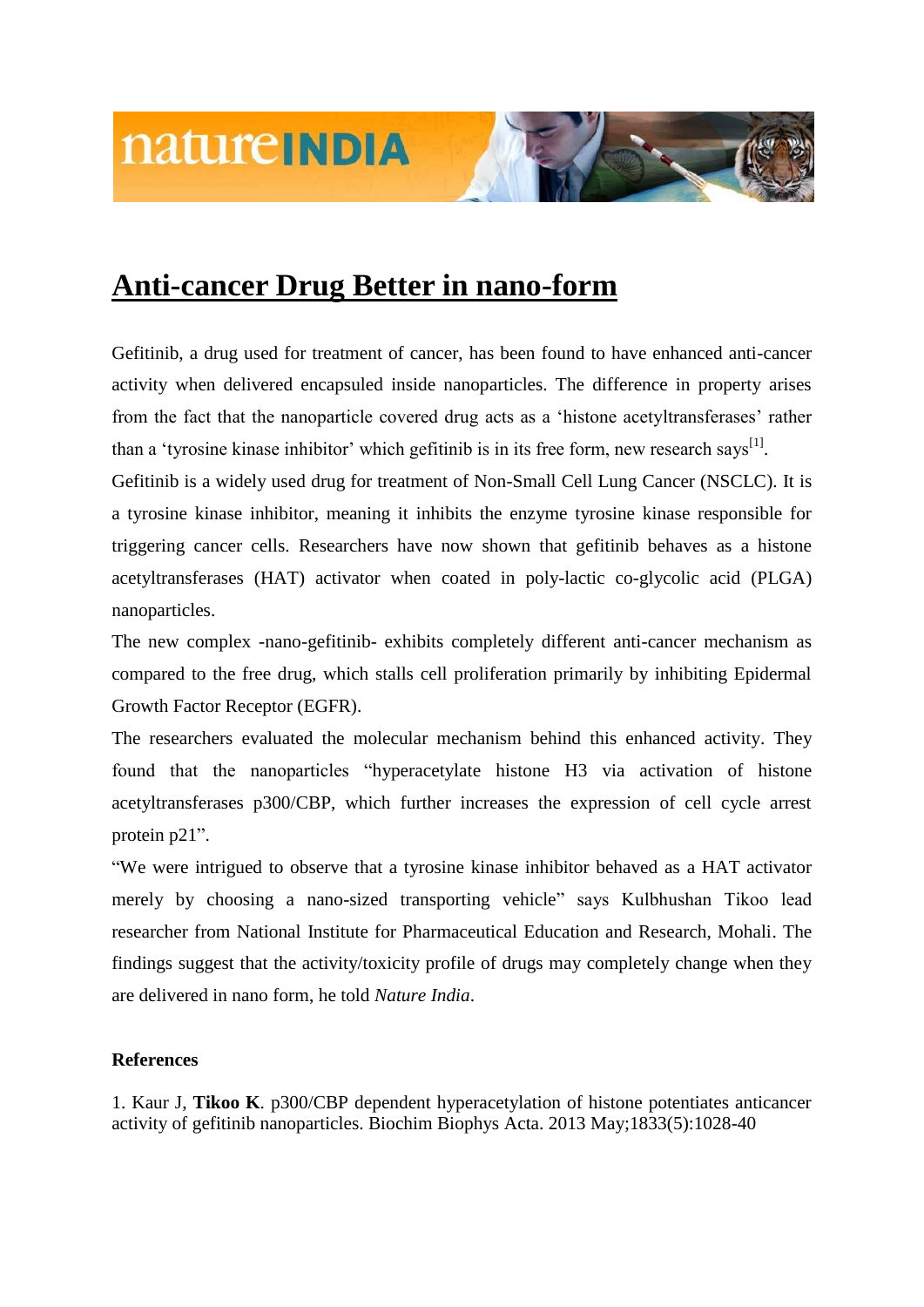### **Cracking the histone code**

**Kulbhushan Tikoo (sitting) with co-researchers**



Curcumin, the main ingredient of Indian spice turmeric, provides protection against diabetic nephropathy, a kidney abnormality triggered by diabetes. New research has now pinpointed how this works.

Curcumin plays a role in modifying the histones (proteins that wrap up DNA to form chromatin), in turn bolstering the anti-oxidant defense system of the body; an epigenetic study on rats has concluded<sup>1</sup>.

A research team from the National Institute of Pharmaceutical Education and Research (NIPER), Punjab, designed a series of experiments to unravel this protective effect of curcumin. "Curcumin has been used to treat cancer, diabetes and other pathologies. However, little was known regarding its role in bringing about change in histone H3", says lead researcher Kulbhushan Tikoo.

In diabetes, there are changes in the 'histone code' which result in modifying gene expression and lead to the major microvascular complication — diabetic nephropathy. Curcumin was found to decrease the oxidative stress by boosting the anti-oxidant defense system of the body and improving biochemical alterations that resulted in better health.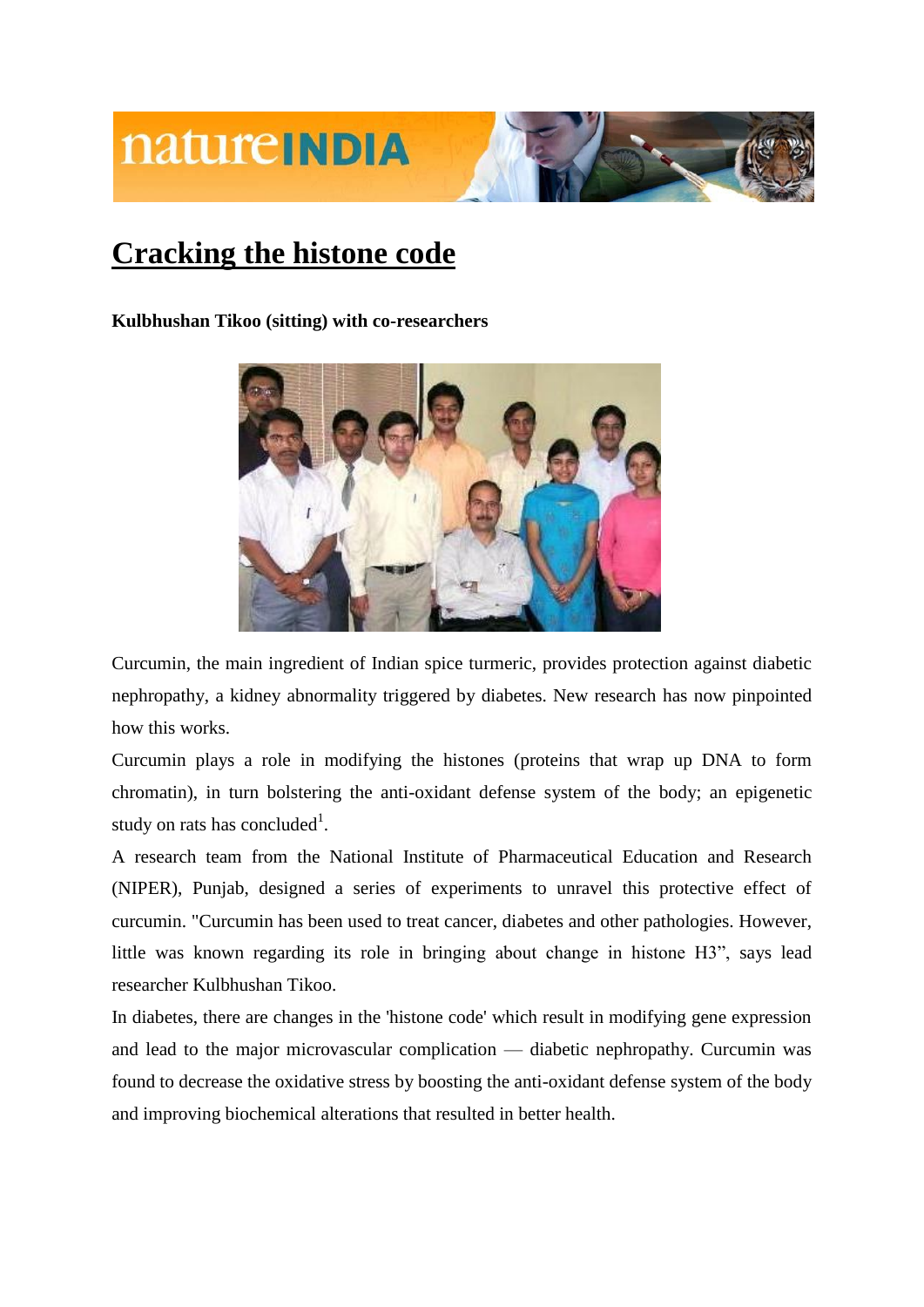The team underpinned the role of histone code acting as a prelude to the disease progression and development. The finding could have implications in drug design and developmental programmes targeting diabetes and its complications.

### **References**

1. **Tikoo K**. *et al.* Change in post-translational modifications of histone H3, heat-shock protein-27 and MAP kinase p38 expression by curcumin in streptozotocin-induced type I diabetic nephropathy. Brit. J. Pharmacol. 153, 1225-1231 (2008)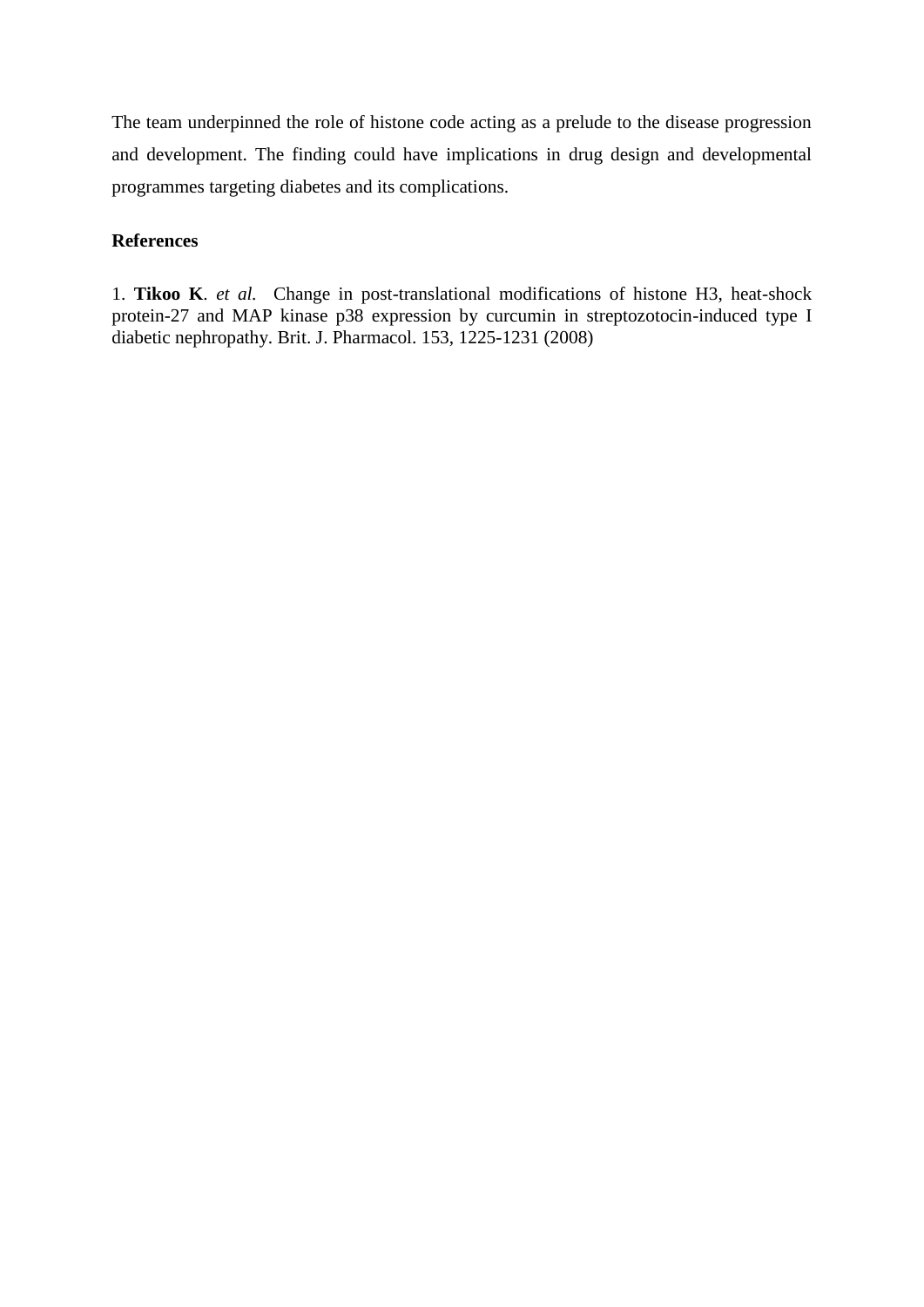

### **Fast cure for diabetes**

**Fasting could be an effective way to control diabetes, says Kulbhushan Tikoo.** 



Fasting is a well established way of dietary restriction. It involves limiting food and calorie intake below normal levels without reaching malnutrition and can extend the lifespan in most, if not all species, including humans.

Based on this assumption, dietary restriction should prolong not only life span, but also youthfulness and keep at bay diseases associated with lifestyle disorders. In fact, in both rodents and humans, limiting the caloric intake delays many age-associated traits and diseases, including cognitive deterioration and cancer. In addition, dietary restriction can reduce body weight and normalise blood glucose, insulin, and leptin levels in obese animals and humans.

Research<sup>[1](http://www.nature.com/nindia/2009/090617/full/nindia.2009.155.html#B1)</sup> carried out at the National Institute of Pharmaceutical Education and Research, Mohali explored the role of intermittent fasting in the progression of diabetic nephropathy and the different underlying mechanisms involved. The observations suggest that alternate day fasting in diabetic animals prevents progression of renal disease. Dietary restrictions also helped reduce tumor formation and increased resistance of neurons to dysfunction and degeneration in experimental models of Alzheimer's, Parkinson's disease and stroke.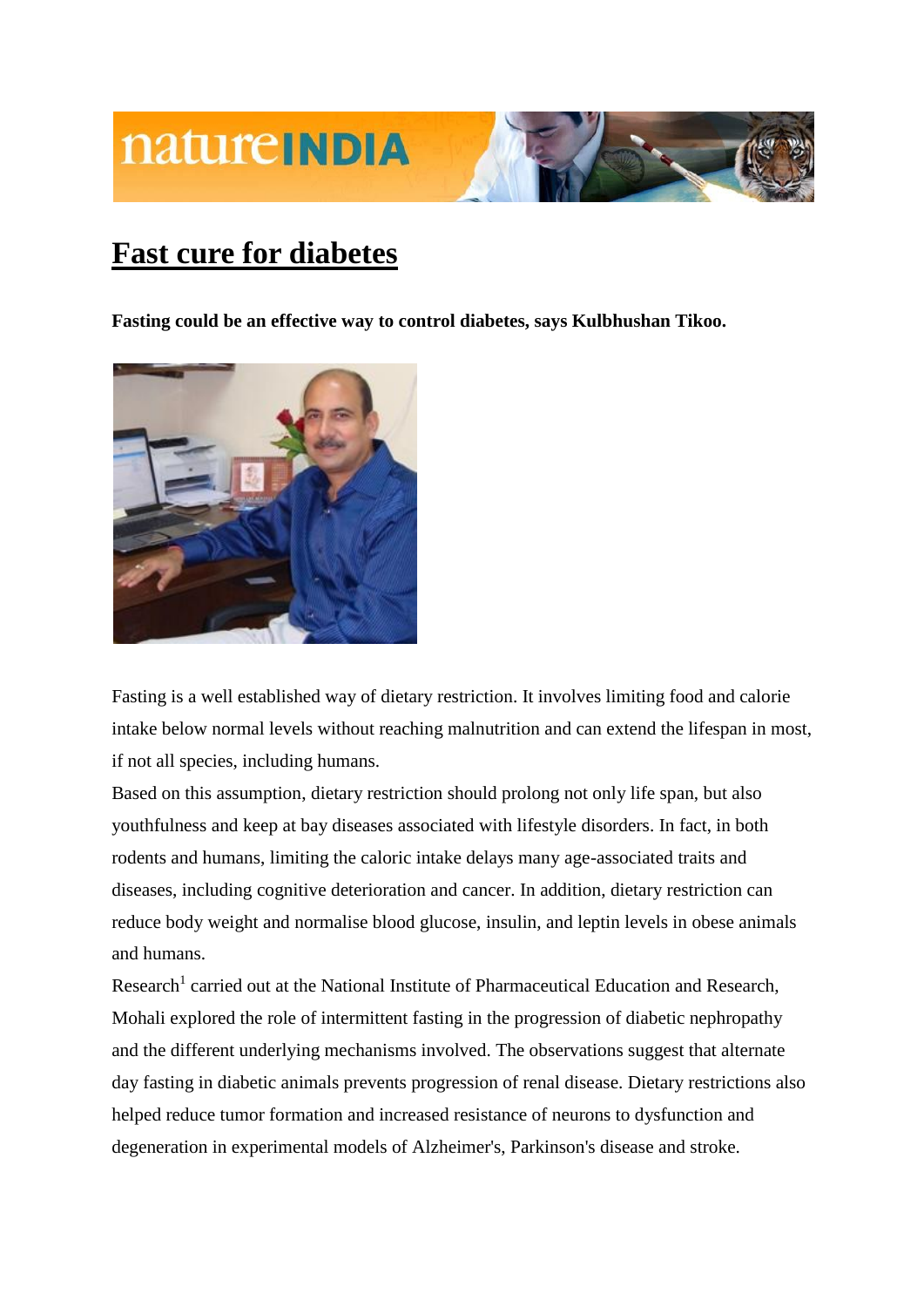#### **Molecular mechanism**

The merits of fasting to cure diabetes find mention in ancient Indian Ayurvedic texts such as the Caraka Samhita Sutra. Several ayurvedic practioners in the country still use fasting as one of the treatment protocols in diabetes. As one starves, digestive enzymes inactivate different toxin as well as all patho-physiological factors responsible for progression of the disease. This is how Ayurveda explains the mechanism. However, the different molecular and cellular mechanisms involved in fasting are not completely known.

More recently, several possible molecular mechanisms have been proposed that might explain the beneficial effects of intermittent fasting on aging and disease including reduction in mitochondrial oxyradical production, induction of a cytoprotective cellular stress response, and stimulation of the production of growth factors.

In addition, to these mechanisms, the NIPER study demonstrated that alternate day fasting prevents the decrease in sirtuins (Sir 2) expression in the kidney of diabetic animals during the nephropathy progression. Several reports have shown involvement of sirtuins (a longevity protein) in extending the life span of wide variety of organisms<sup>2</sup>[.](http://www.nature.com/nindia/2009/090617/full/nindia.2009.155.html#B2)

Two different paradigms to extend life span are widely employed in rat and mice — calorie restriction (CR), in which 30 to 40% less than normal food is allowed for consumption; and intermittent fasting (IF), in which food is given every other day. Out of several possible molecular mechanisms that might explain the beneficial effect of CR or IF, one is increase in expression of Sirtuins. Several reports also show involvement of sirtuins in inflammation, which is involved in number of pathological conditions, including diabetes, cancer, arthritis, asthma, heart disease and neurodegeneratation.

Sirtuins target many proteins that are not histones, they have been demonstrated to bind and deacetylate p53 in vitro and in vivo. The expression of p53 protein in the kidneys of diabetic animals increased as compared to their respective controls. However, the expression of proapoptotic p53 reduced significantly in the kidneys of diabetic rats on IF regimen. The expression as well as activation of p53 is thought to be mediated by Sir2 dependent deacetylation. They both share an inverse relationship as is evident from the results where the Sir2 expression is decreased and at the same time p53 is upregulated. Further IF decreases the level of caspases-3 and p38 which are involved in apoptosis as compared to diabetic animal kidney and shows its antiapoptotic effect. Although the mechanism by which IF exerts its anti apoptotic effects is yet to be understood in detail but these results suggest a cross talk between Sir2, p53, p38 and caspase-3.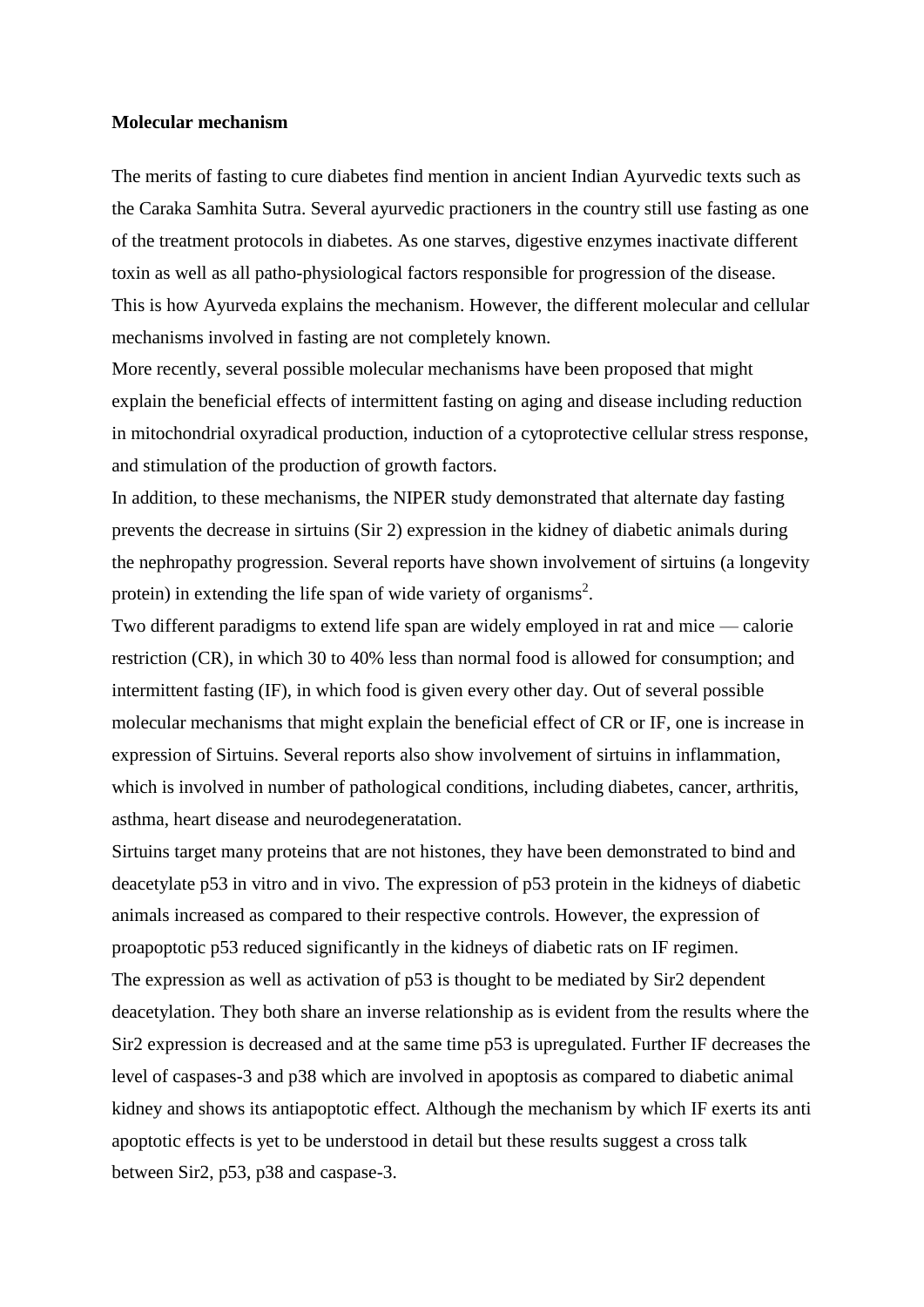These and other findings may have unique clinical efficacy in preventing the development and progression of diabetic complications in diabetes. In the present scenario in India, there has been a marked change in lifestyle and eating habits of people rendering them more prone to develop different lifestyle disorders like diabetes and metabolic syndrome. Fasting could be a useful intervention for enhancing life span as well as minimising the risk of metabolic disorders.

### **Past work**

A clinical study aimed at increasing exercise combined with diet is able to decrease the incidence of type 2 diabetes<sup>3</sup>. The Indian Diabetes Prevention Programme demonstrated the lifestyle modification and metformin prevent type 2 diabetes in Asian Indian subjects with impaired glucose tolerance<sup>4</sup>.

As per World Health Organization (WHO), across the world the total number of people with diabetes is projected to rise from 171 million in 2000 to 366 million in 2030. The maximum absolute increase in the number of people with diabetes will be in India. In 2000, the number of diabetic patients was 31 million and is predicted to go up to 79 million till  $2030^5$ . India is the capital of the lifestyle disease diabetes.

Of all the abnormalities associated with diabetes, nephropathy or renal failure has became the world's l[e](http://www.nature.com/nindia/2009/090617/full/nindia.2009.155.html#B6)ading cause of chronic and end-stage renal disease<sup>6</sup>. It is associated with structural changes in the glomerulus such as thickening of the glomerular basement membrane and eventually causes progressive hyperfiltration and albuminuria. As the disease progresses, glomerular filtration rate (GFR) declines and leads to end-stage renal disease.

To treat diabetic nephropathy, a variety of therapeutic approaches or treatments are available. While they can slow down the development of the disease, they do not stop the progression of end stage renal failure.

The author is an associate professor in the department of pharmacology and toxicology at the National Institute of Pharmaceutical Education and Research, Punjab, India.

#### **References**

1. **Tikoo K**. *et al.* Intermittent fasting prevents the progression of type I diabetic nephropathy in rats and changes the expression of Sir2 and p53. FEBS Lett. 581, 1071-1078 (2007)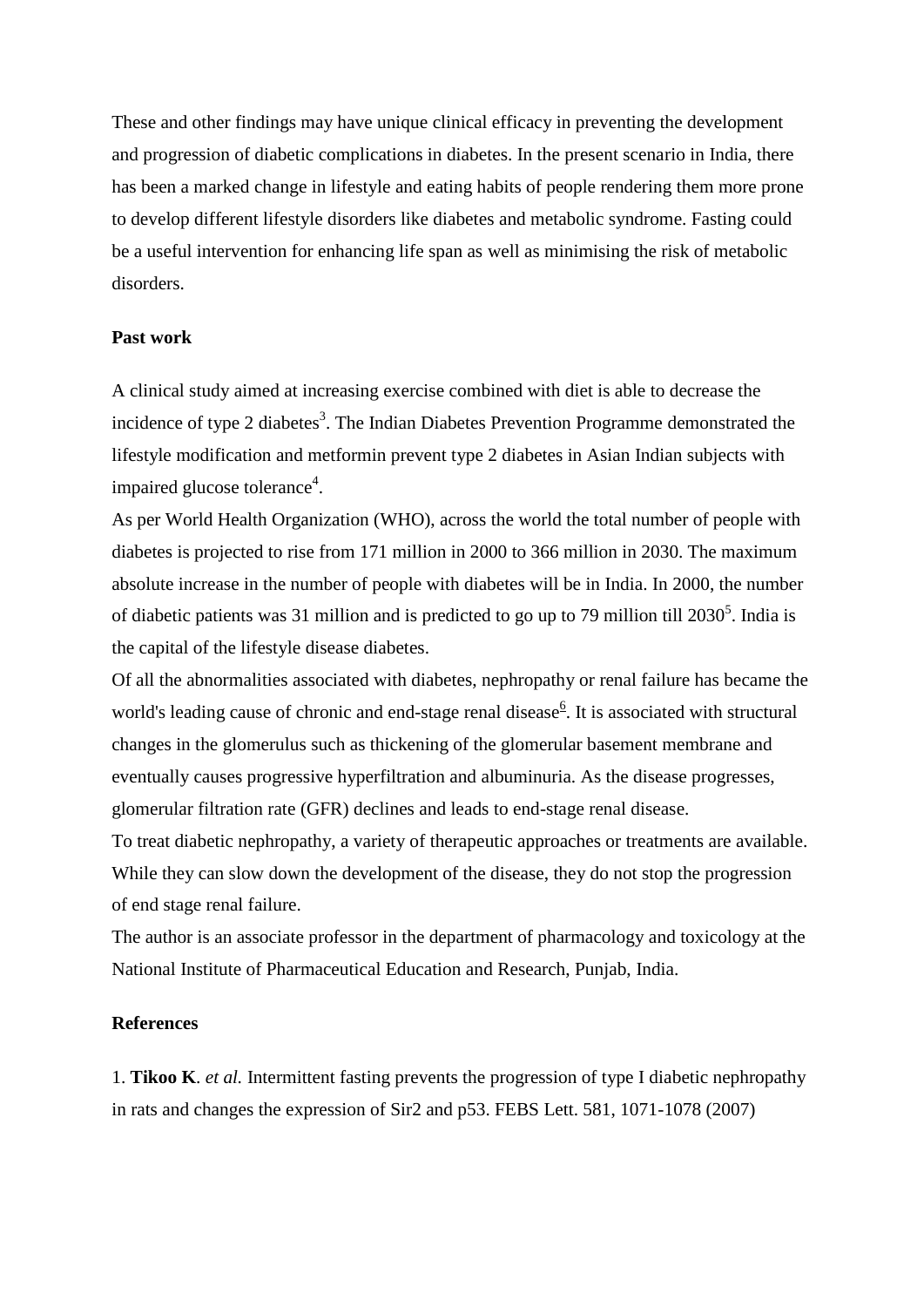### **PUBLICATIONS**

| Sr. | <b>Publication</b>                                                              |               |  |
|-----|---------------------------------------------------------------------------------|---------------|--|
| No. |                                                                                 | <b>Factor</b> |  |
|     |                                                                                 | 2015          |  |
|     | Thummuri D, Kumar S, Surapaneni SK, Tikoo K., Epigenetic regulation             | 2.538         |  |
| 68  | of protein tyrosine phosphatase PTPN12 in triple-negative breast cancer.        |               |  |
|     | Life Sci. 2015 Jun 1;130:73-80. Epub 2015 Mar 25                                |               |  |
|     | Kumar S, Tikoo K., Independent role of PP2A and mTORc1 in palmitate             |               |  |
| 67  | induced podocyte death. Biochimie. 2015 May; 112:73-84. Epub 2015               | 3.123         |  |
|     | Feb                                                                             |               |  |
|     | Choudhary A, Kumar R, Srivastava RB, Surapaneni SK, Tikoo K., &                 |               |  |
| 66  | Singh, I. P. (2015). Isolation and characterization of phenolic compounds       |               |  |
|     | from Rhodiola imbricata, a Trans-Himalayan food crop having                     | 4.48          |  |
|     | antioxidant and anticancer potential. J Funct Foods, 16, 183-193.               |               |  |
|     | Khan S, Jena G, Tikoo K., Sodium valproate ameliorates diabetes-                | 2.88          |  |
|     | induced fibrosis and renal damage by the inhibition of histone                  |               |  |
| 65  | deacetylases in diabetic rat. Exp Mol Pathol. 2015 Apr; 98(2):230-9.            |               |  |
|     | Epub 2015 Jan 7                                                                 |               |  |
|     | Tallapragada DS, Karpe PA, Tikoo K., Long standing partnership                  |               |  |
| 64  | between insulin resistance and endothelial dysfunction: Role of metabolic       | 4.99          |  |
|     | memory. Br J Pharmacol. 2015 Mar 30. Epub ahead of print                        |               |  |
|     | Khan S, Jena G, <i>Tikoo K</i> , Kumar V. Valproate attenuates the proteinuria, |               |  |
| 63  | podocyte and renal injury by facilitating autophagy and inactivation of         | 3.123         |  |
|     | NF-KB/iNOS signaling in diabetic rat. Biochimie. 2015 Mar;110:1-16.             |               |  |
|     | Epub 2015 Jan 5                                                                 |               |  |
|     | Soni, P., Kaur, J., & Tikoo K., (2015). Dual drug-loaded paclitaxel-            |               |  |
| 62  | thymoquinone nanoparticles for effective breast cancer therapy. Journal         | 2.278         |  |
|     | of Nanoparticle Research, 17(1), 1-12                                           |               |  |
|     | Kaur J, Tikoo K., Ets1 identified as a novel molecular target of RNA            |               |  |
| 61  | aptamer selected against metastatic cells for targeted delivery of nano-        | 8.559         |  |
|     | formulation. Oncogene. 2015 Feb 2. [Epub ahead of print].                       |               |  |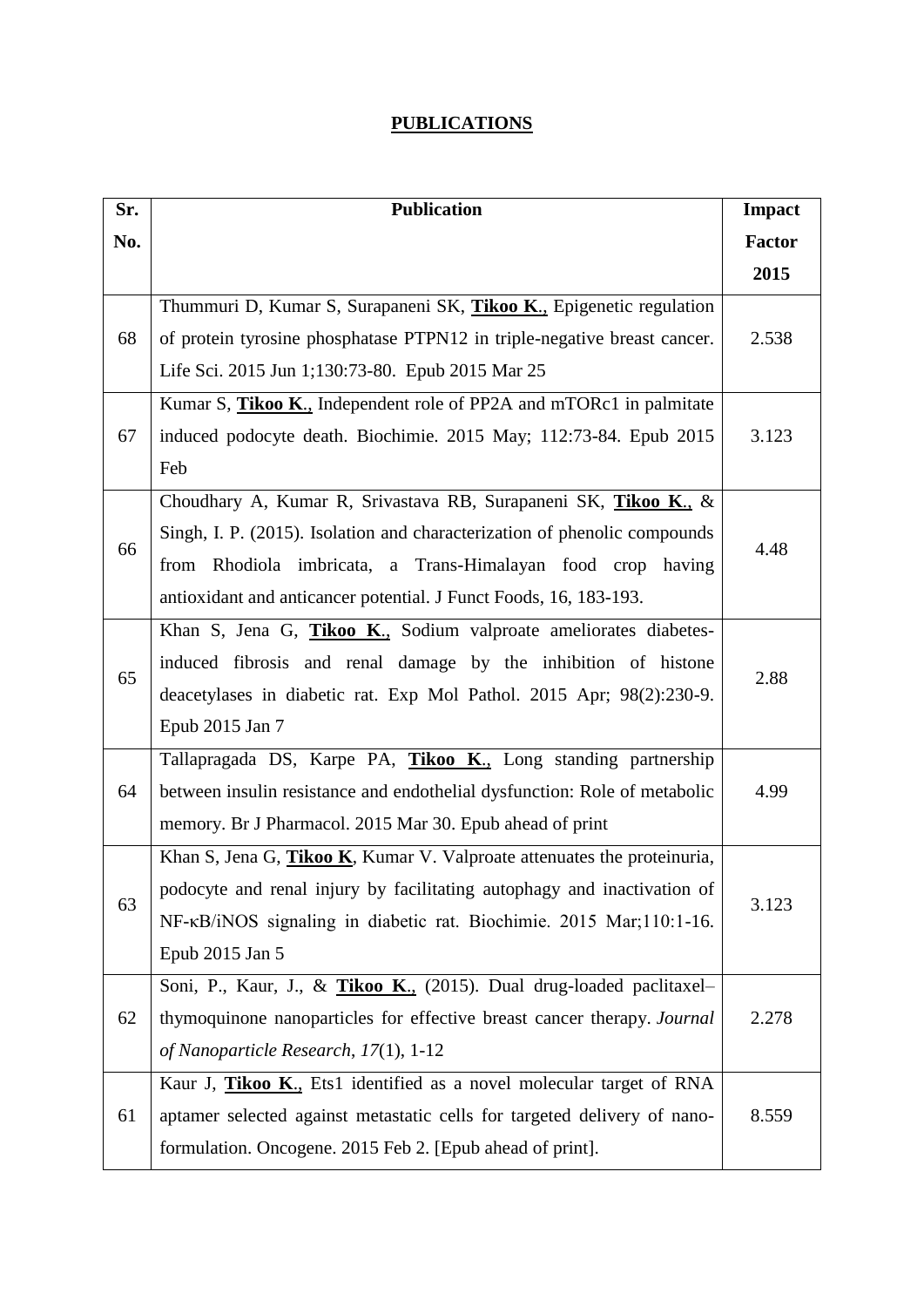|    | Tikoo K, Patel G, Kumar S, Karpe PA, Sanghavi M, Malek V, Srinivasan       |       |  |
|----|----------------------------------------------------------------------------|-------|--|
| 60 | K. Tissue specific up regulation of ACE2 in rabbit model of                |       |  |
|    | atherosclerosis by atorvastatin: role of epigenetic histone modifications. | 4.65  |  |
|    | Biochem Pharmacol. 2015 Feb 1;93(3):343-51. Epub 2014 Dec 4                |       |  |
|    | Trivedi PP, Jena GB, Tikoo KB, Kumar V. Melatonin modulated                | 4.77  |  |
| 59 | autophagy and Nrf2 signaling pathways in mice with colitis-associated      |       |  |
|    | colon carcinogenesis. Mol Carcinog. 2015 Jan 16. [Epub ahead of print].    |       |  |
|    | Aher JS, Khan S, Jain S, Tikoo K, Jena G. Valproate ameliorates            |       |  |
|    | thioacetamide-induced fibrosis by hepatic stellate cell inactivation. Hum  | 1.407 |  |
| 58 | Exp Toxicol. 2015 Jan;34(1):44-55. doi: 10.1177/0960327114531992.          |       |  |
|    | Epub 2014 May 8.                                                           |       |  |
|    | Kulkarni A, Kumar GS, Kaur J, Tikoo K., A comparative study of the         |       |  |
| 57 | toxicological aspects of vanadium pentoxide and vanadium oxide             | 2.344 |  |
|    | nanoparticles. Inhal Toxicol. 2014 Nov; 26(13): 772-88. Epub 2014 Oct 9    |       |  |
|    | Bagul P, Khomane KS, Kesharwani SS, Pragyan P, Nandekar PP, Meena          |       |  |
|    | CL, Bansal AK, Jain R, Tikoo K, Sangamwar AT. Intestinal transport of      | 2.337 |  |
| 56 | TRH analogs through PepT1: the role of in silico and in vitro modeling. J  |       |  |
|    | Mol Recognit. 2014 Oct; 27(10):609-17                                      |       |  |
|    | Kumar GS, Kulkarni A, Khurana A, Kaur J, Tikoo K., Selenium                |       |  |
| 55 | nanoparticles involve HSP-70 and SIRT1 in preventing the progression of    | 2.98  |  |
|    | type 1 diabetic nephropathy. Chem Biol Interact. 2014 Oct 6;223C:125-      |       |  |
|    | 133. [Epub ahead of print]                                                 |       |  |
|    | Bagul P, Khomane KS, Kesharwani SS, Pragyan P, Nandekar PP, Meena          |       |  |
|    | CL, Bansal AK, Jain R, Tikoo K, Sangamwar AT. Intestinal transport of      |       |  |
| 54 | TRH analogs through PepT1: the role of in silico and in vitro modeling. J  | 2.337 |  |
|    | Mol Recognit. 2014 Oct;27(10):609-17. doi: 10.1002/jmr.2385. (Impact       |       |  |
|    | factor: 2.337)                                                             |       |  |
|    | Tikoo K, Lodea S, Karpe PA, Kumar S. Calorie restriction mimicking         |       |  |
|    | effects of roflumilast prevents diabetic nephropathy. Biochem Biophys      | 2.28  |  |
| 53 | Commun.<br>2014<br>$8;450(4):1581-6.$<br>Aug<br>doi:<br>Res                |       |  |
|    | 10.1016/j.bbrc.2014.07.039. Epub 2014 Jul 15.                              |       |  |
| 52 | Gupta C, Kaur J, Tikoo K. Regulation of MDA-MB-231 cell proliferation      | 3.372 |  |
|    | by GSK-3β involves epigenetic modifications under high glucose             |       |  |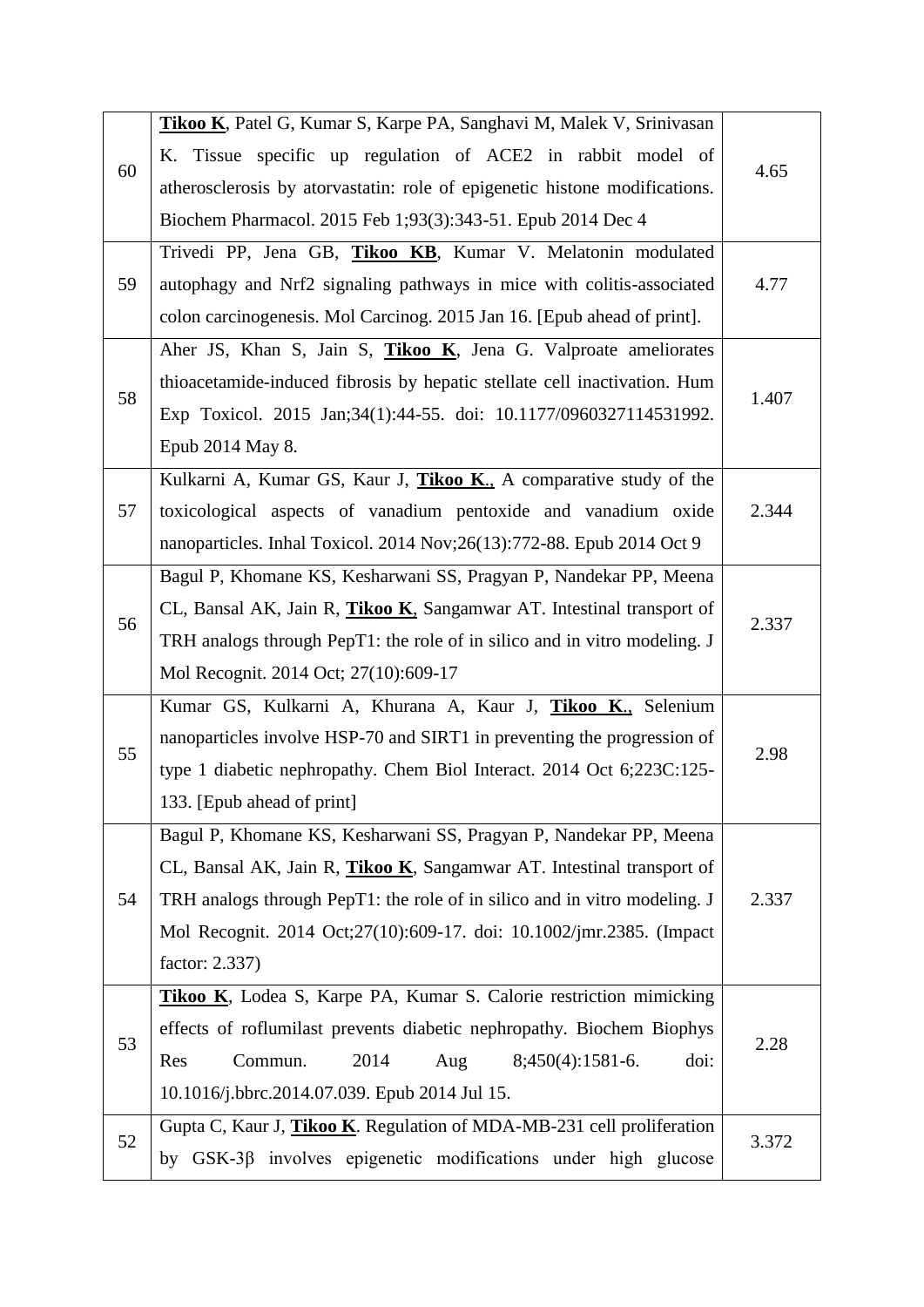|    | Exp Cell Res. 2014 May 15;324(1):75-83. doi:<br>conditions.                 |       |  |
|----|-----------------------------------------------------------------------------|-------|--|
|    | 10.1016/j.yexcr.2014.03.019. Epub 2014 Apr 1.                               |       |  |
|    | Sharma V, Tikoo K. Stage-specific quantitative changes in renal and         |       |  |
| 51 | urinary proteome during the progression and development of                  |       |  |
|    | streptozotocin-induced diabetic nephropathy in rats. Mol Cell Biochem.      | 5.036 |  |
|    | 2014 Mar;388(1-2):95-111. doi: 10.1007/s11010-013-1902-5. Epub 2013         |       |  |
|    | Nov 27.                                                                     |       |  |
|    | Karpe PA1, Tikoo K. Heat shock prevents insulin resistance-induced          |       |  |
|    | vascular complications by augmenting angiotensin- $(1-7)$ signaling.        |       |  |
| 50 | Diabetes. 2014 Mar;63(3):1124-39. doi: 10.2337/db13-1267. Epub 2013         | 8.1   |  |
|    | Nov 22.                                                                     |       |  |
|    | Jain S1, Rachamalla M, Kulkarni A, Kaur J, Tikoo K. Pulmonary fibrotic      |       |  |
|    | response to inhalation of ZnO nanoparticles and toluene co-exposure         | 2.344 |  |
| 49 | through directed flow nose only exposure chamber. Inhal Toxicol. 2013       |       |  |
|    | Nov;25:703-13. doi:10.3109/08958378.2013.839765.                            |       |  |
|    | Bendale DS, Karpe PA, Chhabra R, Shete SP, Shah H, Tikoo K. 17-B            |       |  |
|    | Estradiol prevents cardiovascular dysfunction in Post-menopausal            |       |  |
| 48 | Metabolic Syndrome by involving SIRT1/AMPK/H3 acetylation British           | 5.06  |  |
|    | Journal of Pharmacology. 2013 Jul 5. doi: 10.1111/bph.12290.                |       |  |
|    | Gupta C, Tikoo K. High glucose and insulin differentially modulates         |       |  |
| 47 | proliferation in MCF-7 and MDA-MB-231 cells. Journal of Molecular           | 3.57  |  |
|    | Endocrinology. 2013 Jun 29;51(1):119-29.                                    |       |  |
|    | Vekariya KK, Kaur J, Tikoo K. Alleviating anastrozole induced bone          |       |  |
| 46 | toxicity by selenium nanoparticles in SD rats. Toxicology and Applied       | 4.1   |  |
|    | Pharmacology. 2013 Apr 15;268(2):212-20.                                    |       |  |
| 45 | Tikoo K., Anti-cancer Drug Better in nano-form Nature<br>India.             |       |  |
|    | Doi:10.1038/nindia.2013.32.                                                 |       |  |
|    | Kaur J, Tikoo K. p300/CBP dependent hyperacetylation of histone             |       |  |
| 44 | potentiates anticancer activity of gefitinib nanoparticles. Biochim Biophys | 5.5   |  |
|    | Acta. 2013 May; 1833(5): 1028-40.                                           |       |  |
|    | Kumar L, Meena CL, Pawar YB, Wahlang B, Tikoo K, Jain R, Bansal             |       |  |
| 43 | AK. Effect of counterions on physicochemical properties of prazosin         | 1.58  |  |
|    | salts. AAPS PharmSciTech. 2013 Mar;14(1):141-50.                            |       |  |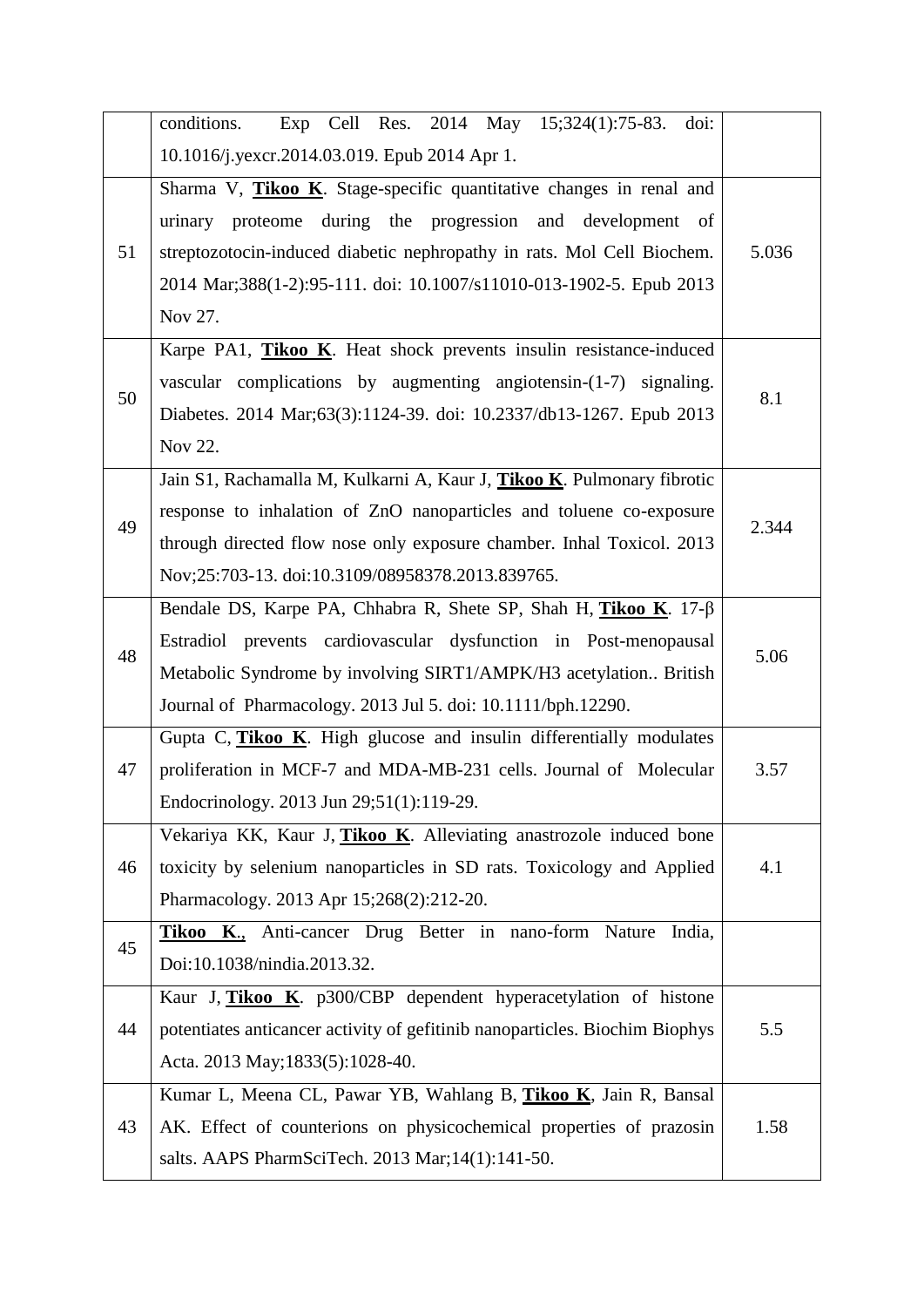|    | Kaur J, Tikoo K. Evaluating cell specific cytotoxicity of differentially   |       |  |
|----|----------------------------------------------------------------------------|-------|--|
| 42 | charged silver nanoparticles. Food and Chemical Toxicology. 2013           | 3.02  |  |
|    | $Jan; 51:1-14.$                                                            |       |  |
|    | Gupta J, Kumar S, Li J, Krishna Murthy Karuturi R, Tikoo K. Histone H3     |       |  |
|    | lysine 4 monomethylation (H3K4me1) and H3 lysine 9 monomethylation         |       |  |
| 41 | (H3K9me1): distribution and their association in regulating gene           | 3.14  |  |
|    | expression under hyperglycaemic/hyperinsulinemic conditions in 3T3         |       |  |
|    | cells. Biochimie. 2012 Dec;94(12):2656-64.                                 |       |  |
|    | Khomane KS, Nandekar PP, Wahlang B, Bagul P, Shaikh N, Pawar YB,           |       |  |
| 40 | Meena CL, Sangamwar AT, Jain R, Tikoo K, Bansal AK. Mechanistic            |       |  |
|    | insights into PEPT1-mediated transport of a novel antiepileptic, NP-647.   | 4.57  |  |
|    | Molecular Pharmaceutics. 2012 Sep 4;9(9):2458-68.                          |       |  |
|    | Gupta J, Tikoo K. Involvement of insulin-induced reversible chromatin      |       |  |
| 39 | remodeling in altering the expression of oxidative stress-responsive genes | 2.37  |  |
|    | under hyperglycemia in 3T3-L1 preadipocytes. Gene. 2012 Aug                |       |  |
|    | $10;504(2):181-91.$                                                        |       |  |
|    | Rehni AK, Singh N, Rachamalla M, Tikoo K. Modulation of histone            |       |  |
| 38 | naloxone-precipitated<br>deacetylase<br>attenuates<br>opioid<br>withdrawal | 2.14  |  |
|    | Schmiedebergs Arch<br>Pharmacol.<br>2012<br>syndrome.<br>Naunyn            |       |  |
|    | Jun; 385(6): 605-19.                                                       |       |  |
|    | Wahlang B, Kabra D, Pawar YB, Tikoo K, Bansal AK. Contribution of          |       |  |
| 37 | formulation and excipients towards enhanced permeation of curcumin.        | 0.722 |  |
|    | Arzneimittelforschung. 2012 Feb;62(2):88-93.                               |       |  |
|    | Khatik GL, Kaur J, Kumar V, Tikoo K, Nair VA. 1,2,4-Oxadiazoles: a         |       |  |
| 36 | new class of anti-prostate cancer agents Bioorganic Medicinal Chemistry    | 2.33  |  |
|    | Letters. 2012 Mar 1;22(5):1912-6.                                          |       |  |
|    | Patel RS, Rachamalla M, Chary NR, Shera FY, Tikoo K, Jena G.               |       |  |
| 35 | Cytarabine induced cerebellar neuronal damage in juvenile rat: correlating | 4.01  |  |
|    | neurobehavioral performance with cellular and genetic alterations.         |       |  |
|    | Toxicology. 2012 Mar 11;293(1-3):41-52.                                    |       |  |
| 34 | Vekariya KK, Kaur J, Tikoo K. ERa signaling imparts chemotherapeutic       |       |  |
|    | selectivity to selenium nanoparticles in breast cancer. Nanomedicine.      | 6.93  |  |
|    | 2012 Oct;8(7):1125-32.                                                     |       |  |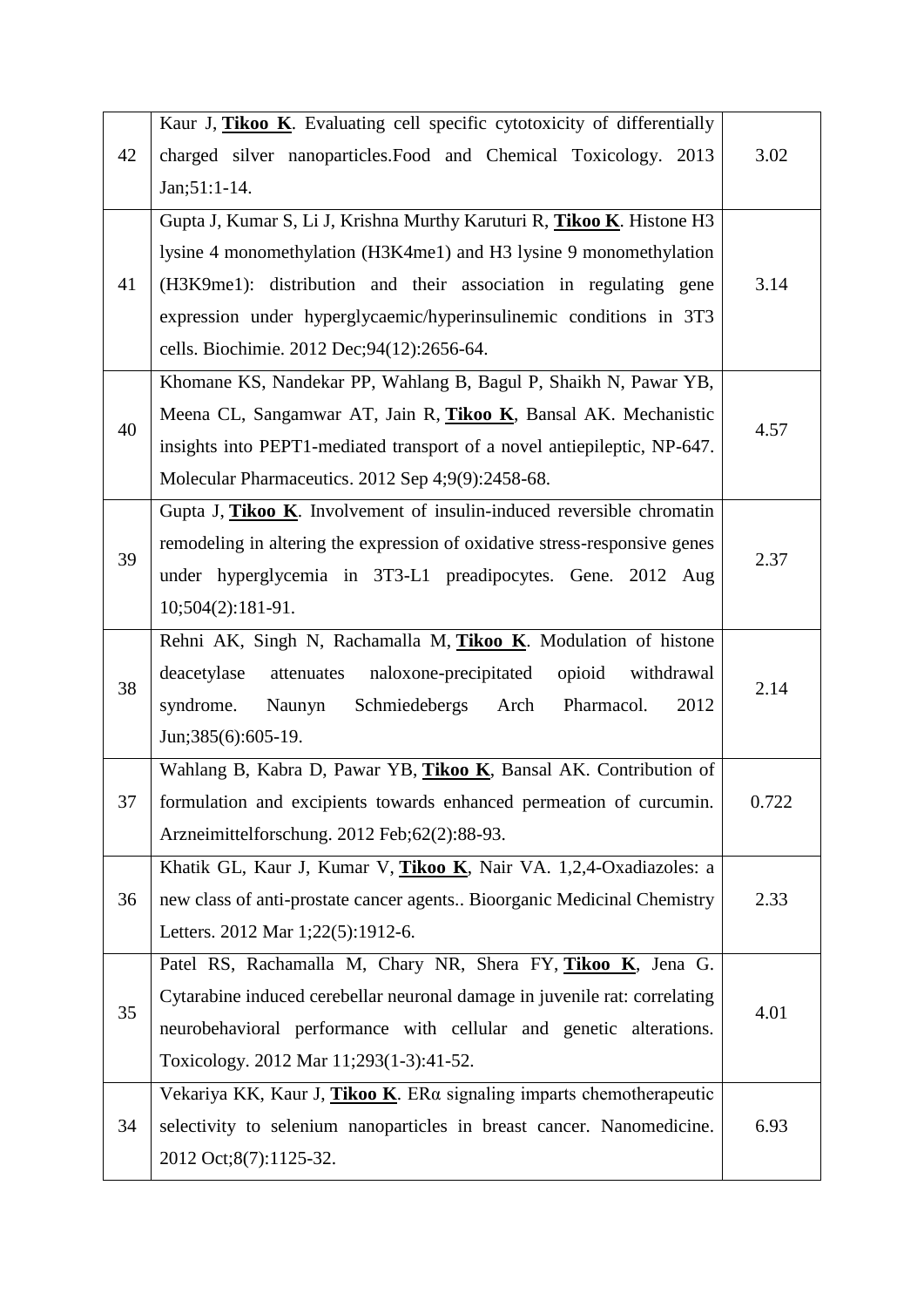|    | Karpe PA, Gupta J, Marthong RF, Ramarao P, Tikoo K. Insulin                      |      |  |
|----|----------------------------------------------------------------------------------|------|--|
| 33 | resistance induces a segmental difference in thoracic and abdominal aorta:       | 4.1  |  |
|    | differential expression of AT1 and AT2 receptors. Journal of                     |      |  |
|    | Hypertension. 2012 Jan;30(1):132-46.                                             |      |  |
|    | Mahajan UM, Gupta C, Wagh PR, Karpe PA, Tikoo K. Alteration in                   |      |  |
|    | inflammatory/apoptotic pathway and histone<br>modifications<br>by                | 4.2  |  |
| 32 | nordihydroguaiaretic acid prevents acute pancreatitis in swiss albino mice.      |      |  |
|    | Apoptosis. 2011 Nov;16(11):1138-49.                                              |      |  |
|    | Gopal L. Khatik, Jasmine Kaur, Varun Kumar, Kulbhushan Tikoo, P.                 |      |  |
| 31 | Aldol<br>derivatives<br>Venugopalan,<br>Vipin<br>Nair,<br>A.<br>of               |      |  |
|    | Thioxoimidazolidinones as potential anti-prostate cancer agents,                 | 3.5  |  |
|    | European Journal of Medicinal Chemistry 46 (2011) 3291-3301.                     |      |  |
|    | <b>Tikoo K</b> , Surse VM, Gupta J, Esculetin induced changes in Mmp-13 and      |      |  |
| 30 | Bmp-6 gene expression and histone H3 modifications attenuate                     | 3.57 |  |
|    | development of glomerulosclerosis in diabetic rats, Journal of Molecular         |      |  |
|    | Endocrinology. 2011 Jun 9;46(3):245-54.                                          |      |  |
|    | Tikoo K, Sane MS, Gupta C, Tannic acid ameliorates doxorubicin-                  | 4.1  |  |
| 29 | induced cardiotoxicity and potentiates its anti-cancer activity: Potential       |      |  |
|    | role of tannins in cancer chemotherapy, Toxicology and Applied                   |      |  |
|    | Pharmacology 2010 Dec 29.                                                        |      |  |
|    | Gaikwad AB, Gupta J, <b>Tikoo K</b> (2010). Epigenetic changes and alteration    |      |  |
| 28 | of Fbn-1 and Col3A1 gene expression under hyperglycemic and                      | 4.7  |  |
|    | hyperinsulinemic<br>conditions.<br>Biochemical<br>Journal.<br>2010<br><b>Nov</b> |      |  |
|    | 12;432(2):333-41                                                                 |      |  |
|    | Gupta J, Gaikwad AB, Tikoo K $(2010)$ . Hepatic expression profiling             |      |  |
| 27 | shows involvement of PKC epsilon, DGK eta, Tnfiap and Rho kinase in              | 3.1  |  |
|    | type 2 diabetic nephropathy rats. Journal of Cellular Biochemistry. Nov          |      |  |
|    | $1;111(4):944-54.$                                                               |      |  |
|    | Sayyed SG, Gaikwad AB, Lichtnekert J, Kulkarni O, Eulberg D,                     |      |  |
| 26 | Klussmann S, Tikoo K, Anders HJ. Progressive glomerulosclerosis in               |      |  |
|    | type 2 diabetes is associated with renal histone H3K9 and H3K23                  | 3.37 |  |
|    | acetylation, H3K4 dimethylation and phosphorylation at serine 10.                |      |  |
|    | Nephrology Dialysis Transplantation, 2010, January 12.                           |      |  |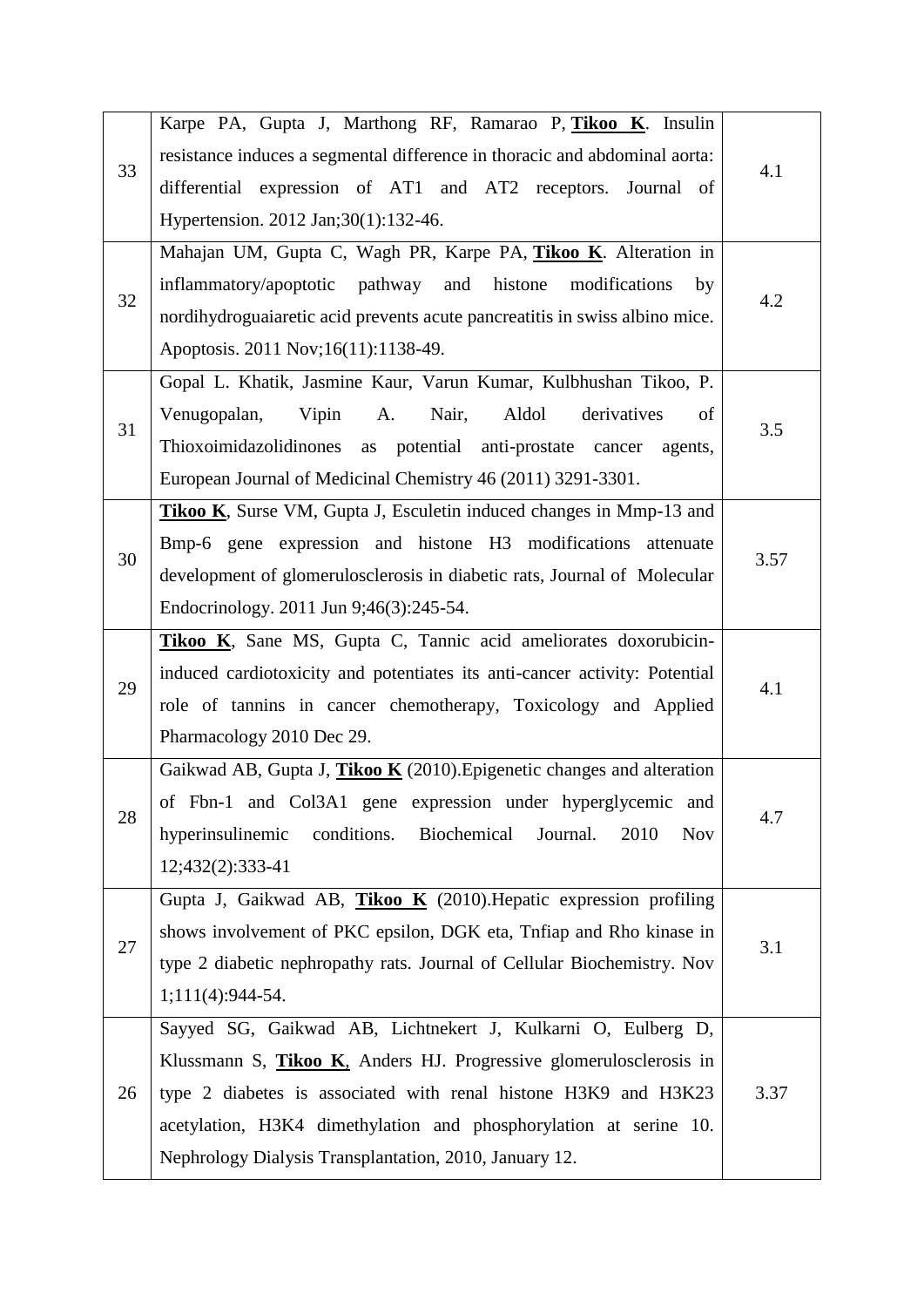|    | Mulay SR, Gaikwad AB, Tikoo K. Combination of Aspirin with                            |       |  |
|----|---------------------------------------------------------------------------------------|-------|--|
| 25 | Telmisartan suppress the augmented TGF-beta/smad signaling during the                 |       |  |
|    | development of Streptozotocin induced type I diabetic nephropathy.                    | 2.96  |  |
|    | Chemico-biological Interactions, 2010, March 16.                                      |       |  |
|    | Gaikwad AB, Sayyed SG, Lichtnekert J, Tikoo K, Anders HJ (2010).                      |       |  |
| 24 | Renal Failure Increases Cardiac Histone H3 Acetylation, Dimethylation,                |       |  |
|    | and Phosphorylation and the Induction of Cardiomyopathy-Related Genes                 | 5.0   |  |
|    | in Type 2 Diabetes. American Journal of Pathology 176(3): 1079.                       |       |  |
|    | Tikoo K, Ali IY, Gupta J, Gupta C. 5-Azacytidine prevents cisplatin                   |       |  |
| 23 | induced nephrotoxicity and potentiates anticancer activity of cisplatin by            |       |  |
|    | involving inhibition of metallothionein, pAKT and DNMT1 expression in                 | 3.2   |  |
|    | chemical induced cancer rats. Toxicology Letters. 2009, article in press              |       |  |
| 22 | <b>Tikoo</b><br>Diabetes.<br><b>K.,</b><br>Fast<br>Cure<br>for<br>Nature<br>India,    |       |  |
|    | Doi:10.1038/nindia.2009.155.                                                          |       |  |
|    | Kabra DG, Gupta J, Tikoo K., Insulin induced alteration in post-                      | 4.9   |  |
| 21 | translational modifications of histone H3 under a hyperglycemic                       |       |  |
|    | condition in L6 skeletal muscle myoblasts. Biochim Biophys Acta. 2009                 |       |  |
|    | Jun; 1792(6):574-83.                                                                  |       |  |
|    | Tikoo K, Kumar P, Gupta J. Rosiglitazone synergizes anticancer activity               |       |  |
| 20 | of cisplatin and reduces its nephrotoxicity in 7, 12-dimethyl                         | 3.33  |  |
|    | benz{a}anthracene (DMBA) induced breast cancer rats. BMC Cancer.                      |       |  |
|    | 2009 Apr 8; 9:107.                                                                    |       |  |
|    | Chandak P.G., Gaikwad, A.B. & Tikoo K., Gallotannin, Ameliorates the                  |       |  |
| 19 | Development of Streptozotocin Induced Diabetic Nephropathy by                         | 2.068 |  |
|    | Preventing the Activation of PARP. Phytotherapy Research. 2009                        |       |  |
|    | $Jan;23(1):72-7$                                                                      |       |  |
| 18 | India,<br>Cracking<br>the<br>histone<br>code.<br>Nature<br><b>Tikoo</b><br><b>K.,</b> |       |  |
|    | Doi:10.1038/nindia.2008.159.                                                          |       |  |
| 17 | Tikoo K, Roshan Lal Meena, Dhiraj Kabra and Anil Bhanudas Gaikwad                     |       |  |
|    | (2008) Change in post-translational modifications of histone H3, HSP-27               | 5.01  |  |
|    | and p38 expression by curcumin in diabetic nephropathy. British Journal               |       |  |
|    | of Pharmacology. 2008 153(6):1225-31                                                  |       |  |
| 16 | Tikoo K, Anupama Tamta and Anil Bhanudas Gaikwad (2008) Tannic                        | 3.2   |  |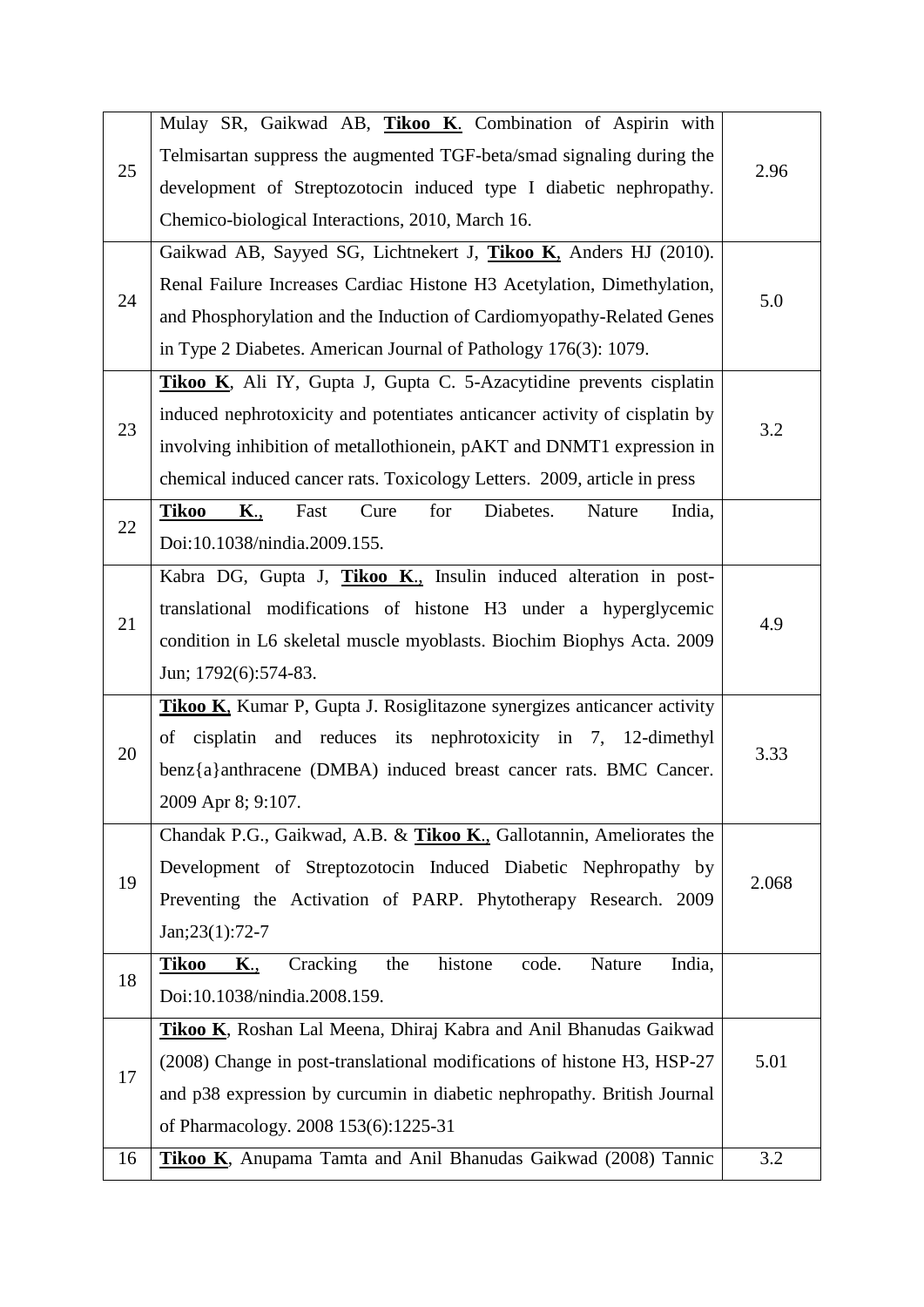|    | acid prevents Azidothymidine (AZT) induced hepatotoxicity and              |       |  |  |
|----|----------------------------------------------------------------------------|-------|--|--|
|    | genotoxicity along with change in expression of PARG and histone H3        |       |  |  |
|    | acetylation Toxicology Letters. 2008;177(2):90-6                           |       |  |  |
|    | Tikoo K., Singh K., Kabra, D.G., Sharma, V. & Gaikwad, A.B. 2008.          |       |  |  |
|    | Change in histone H3 phosphorylation, MAP kinase p38, SIR 2 and p53        | 3.28  |  |  |
| 15 | expression by resveratrol in preventing streptozotocin induced type I      |       |  |  |
|    | diabetic nephropathy. Free Radical Research 2008 Apr; 42(4): 397-404.      |       |  |  |
|    | Tikoo K., Tripathi, D.N., Kabra, D.G., Sharma, V. & Gaikwad, A.B.          |       |  |  |
|    | (2007). Intermittent fasting prevents the progression of type I diabetic   | 3.6   |  |  |
| 14 | nephropathy in rats and changes the expression of Sir2 and p53. FEBS       |       |  |  |
|    | Letters, 581, 1071-8.                                                      |       |  |  |
|    | Tikoo K. Bhatt, D.K., Gaikwad, A.B., Sharma, V. & Kabra, D.G. (2007).      |       |  |  |
| 13 | Differential effects of tannic acid on cisplatin induced nephrotoxicity.   | 3.6   |  |  |
|    | FEBS Letters, May15;581(10):2027-35                                        |       |  |  |
|    | Sharma, G., Italia, J.L., Sonaje, K., Tikoo K. & Ravi Kumar, M.N.          |       |  |  |
|    | (2007). Biodegradable in situ gelling system for subcutaneous              |       |  |  |
| 12 | administration of ellagic acid and ellagic acid loaded nanoparticles:      | 7.6   |  |  |
|    | Evaluation of their antioxidant potential against cyclosporine induced     |       |  |  |
|    | nephrotoxicity in rats. Journal of Controlled Release, 118, 27-37.         |       |  |  |
|    | Garkhal, K., Verma, S., Tikoo K. & Kumar, N. (2007). Surface modified      |       |  |  |
| 11 | poly(L-lactide-co-epsilon-caprolactone) microspheres as scaffold for       | 2.8   |  |  |
|    | tissue engineering. J Biomed Mater Res A, 82(3):747-56.                    |       |  |  |
|    | Italia, J.L., Bhatt, D. k., Bhardwaj, V., Tikoo K. & Ravi kumar, M.N.V.    |       |  |  |
|    | (2007). PLGA nanoparticles for oral delivery of cylcosporine:              |       |  |  |
| 10 | Nephrotoxicity and pharmacokinetic studies in comparison<br>to             | 7.6   |  |  |
|    | Sandimmune Neoral. Journal of Controlled Release, Jun 4;119(2):197-        |       |  |  |
|    | 206.                                                                       |       |  |  |
|    | Sonaje, K., Italia, J.L., Sharma, G., Bhardwaj, V., Tikoo K. & Ravi        |       |  |  |
|    | kumar, M.N.V. (2007). Development of biodegradable nanoparticles for       |       |  |  |
| 9  | oral delivery of ellagic acid and evaluation of their antioxidant efficacy | 2.752 |  |  |
|    | against cyclosporine A-induced nephrotoxicity in rats. Pharmacology        |       |  |  |
|    | Research, May; 24(5): 899-908.                                             |       |  |  |
| 8  | Kalra S, Jena G, Tikoo K, Mukhopadhyay AK Preferential inhibition of       | 1.77  |  |  |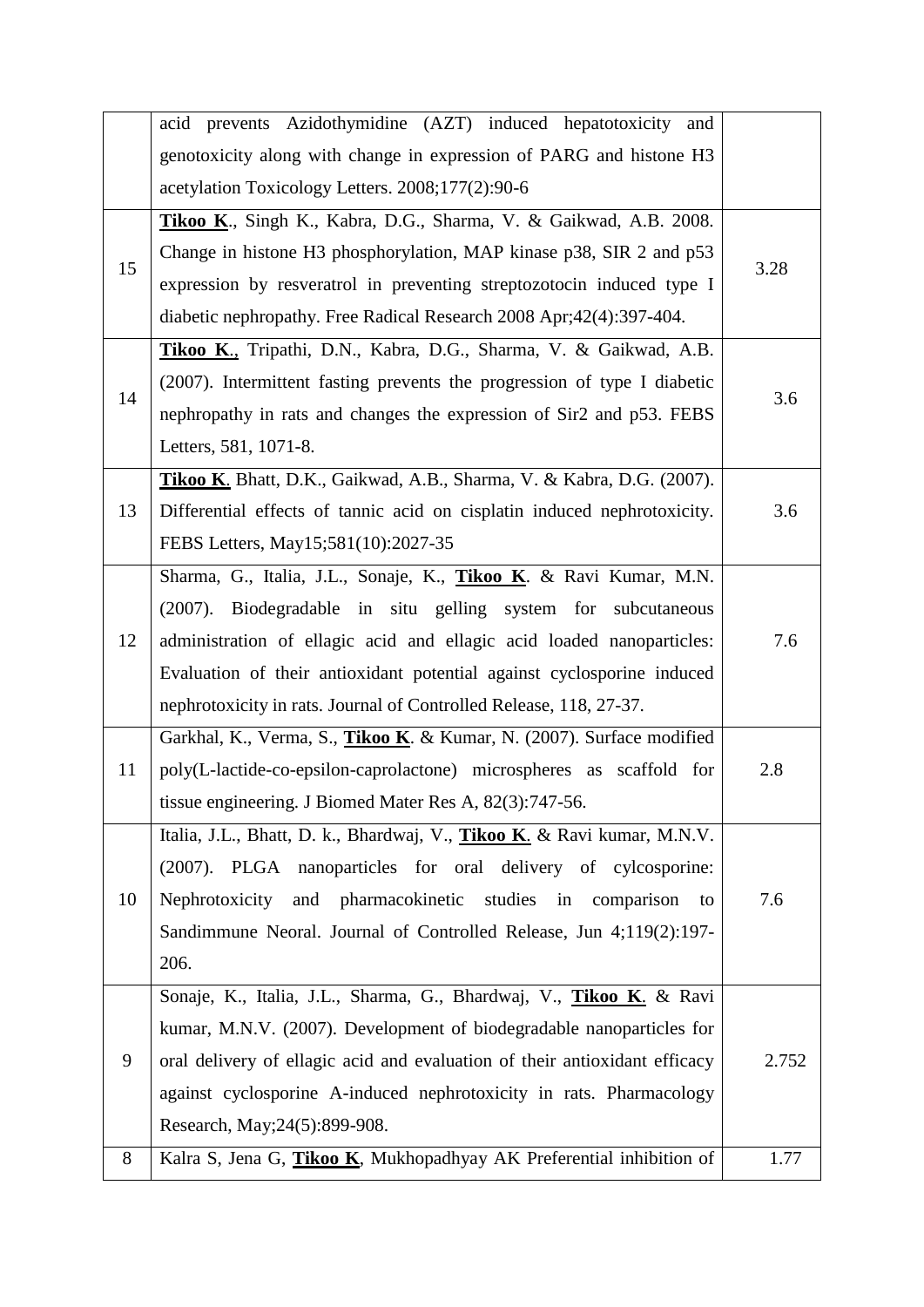|                | xanthine oxidase by 2-amino-6-hydroxy-8-mercaptopurine and 2-amino-               |      |  |
|----------------|-----------------------------------------------------------------------------------|------|--|
|                | 6-purine thiol.BMC Biochemistry. 2007 May 18; 8:8                                 |      |  |
|                | Monks, T.J., Xie, R., <i>Tikoo K. &amp; Lau, S.S.</i> (2006). Ros-induced histone |      |  |
| 7              | modifications and their role in cell survival and cell death. Drug Metab          | 5.5  |  |
|                | Rev, 38, 755-67.                                                                  |      |  |
|                | Jain, M., Vangapandu, S., Sachdeva, S., Singh, S., Singh, P.P., Jena, G.B.,       |      |  |
|                | Tikoo K., Ramarao, P., Kaul, C.L. & Jain, R. (2004). Discovery of a               |      |  |
| 6              | bulky 2-tert-butyl group containing primaquine analogue that exhibits             | 5.6  |  |
|                | activities<br>blood-schizontocidal antimalarial<br>and<br>complete<br>potent      |      |  |
|                | elimination of methemoglobin toxicity. J Med Chem, 47, 285-7.                     |      |  |
|                | Dong, J., Ramachandiran, S., <i>Tikoo K.</i> , Jia, Z., Lau, S.S. & Monks, T.J.   |      |  |
|                | (2004). EGFR-independent activation of p38 MAPK and EGFR-                         |      |  |
| 5              | dependent activation of ERK1/2 are required for ROS-induced renal cell            | 4.42 |  |
|                | death. Am J Physiol Renal Physiol, 287, F1049-58.                                 |      |  |
|                | Tikoo K., Lau, S.S. & Monks, T.J. (2001). Histone H3 phosphorylation is           |      |  |
| 4              | coupled to poly-(ADP-ribosylation) during reactive oxygen species-                | 4.8  |  |
|                | induced cell death in renal proximal tubular epithelial cells. Mol                |      |  |
|                | Pharmacol, 60, 394-402.                                                           |      |  |
|                | Tikoo K., Gupta, S., Hamid, Q.A., Shah, V., Chatterjee, B. & Ali, Z.              |      |  |
| 3              | (1997). Structure of active chromatin: isolation and characterization of          | 4.7  |  |
|                | transcriptionally active chromatin from rat liver. Biochem J, 322 (Pt 1),         |      |  |
|                | 273-9                                                                             |      |  |
|                | <b>Tikoo K.</b> & Ali, Z. (1997). Structure of active chromatin: covalent         |      |  |
| $\overline{2}$ | modifications of histones in active and inactive genes of control and             | 4.7  |  |
|                | hypothyroid rat liver. Biochem J, 322 (Pt 1), 281-7.                              |      |  |
| $\mathbf{1}$   | Tikoo K., Hamid, Q.A. & Ali, Z. (1997). Structure of active chromatin:            |      |  |
|                | higher-order folding of transcriptionally active chromatin in control and         | 4.7  |  |
|                | hypothyroid rat liver. Biochem J, 322 (Pt 1), 289-96.                             |      |  |